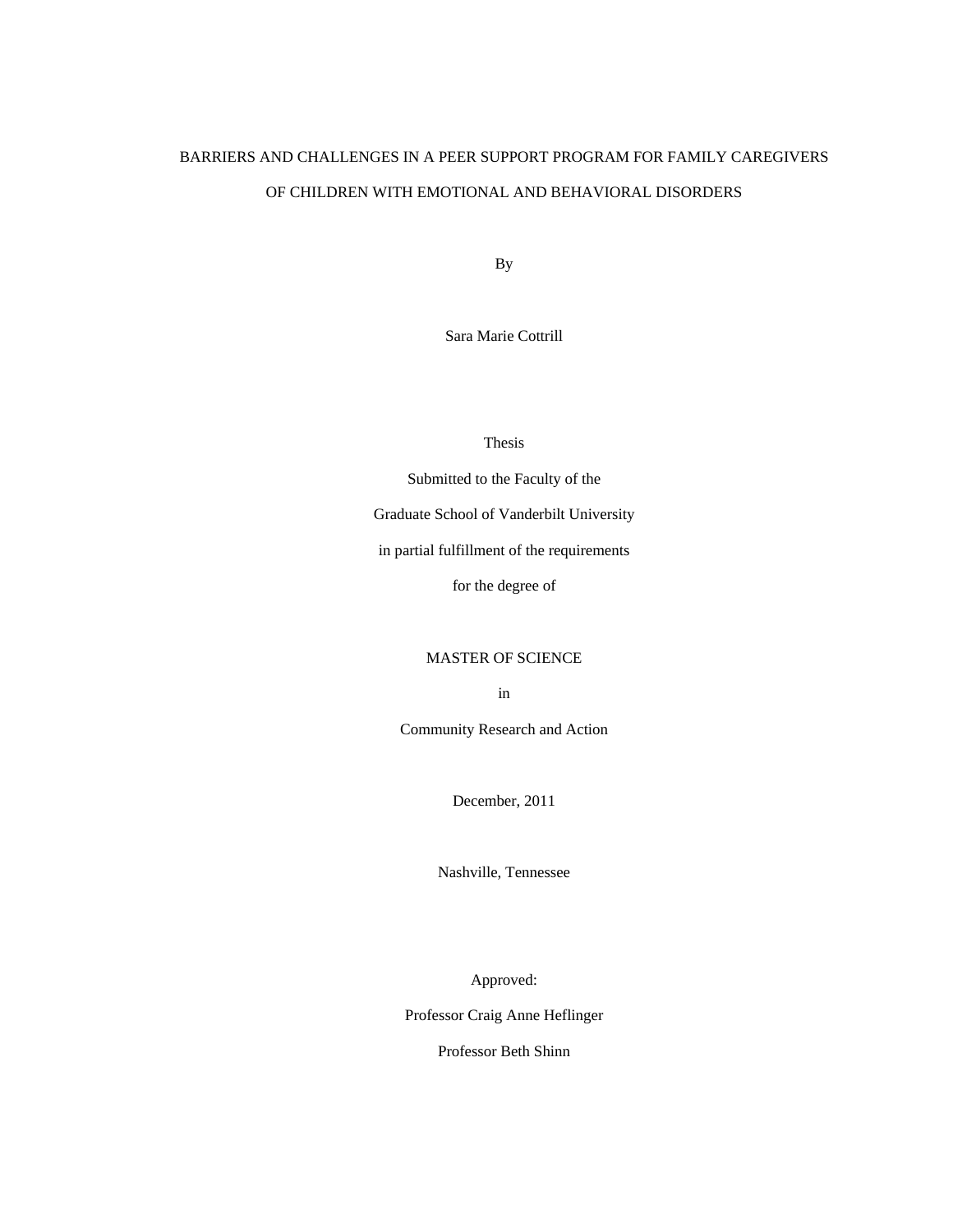### ACKNOWLEDGEMENTS

The work of this thesis was made possible by financial support in the form of the following grants: NCRR/NIH, UL1 RR024975 and NIMH, R01MH070680. I am particularly thankful of Dr. Craig Anne Heflinger and Dr. Beth Shinn for their guidance and support through both my time in the program as well as my time with my thesis.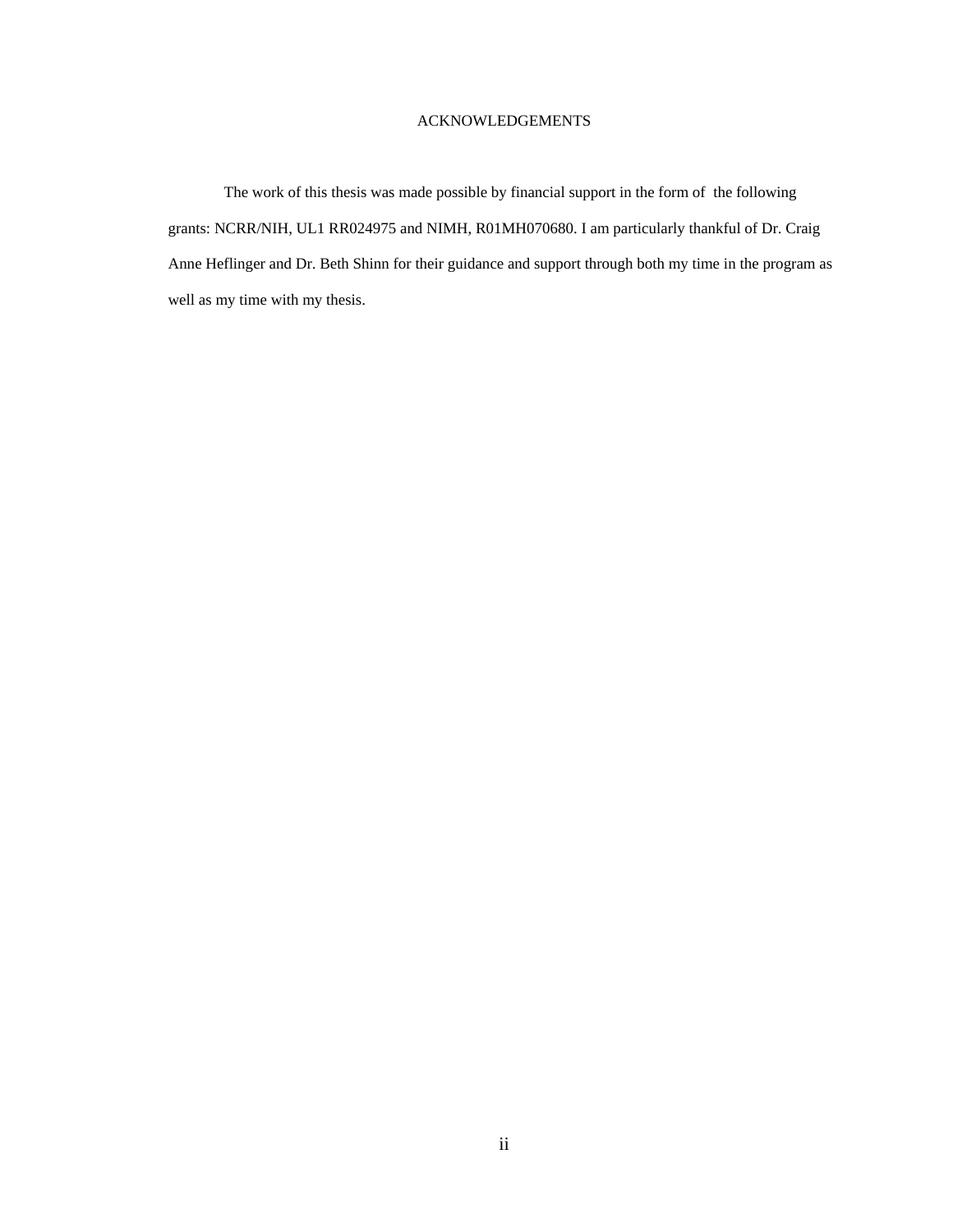# TABLE OF CONTENTS

|         | Page |
|---------|------|
|         |      |
|         |      |
| Section |      |
|         |      |
| L.      |      |
| $\Pi$ . |      |
|         |      |
|         |      |
|         |      |
|         |      |
|         |      |
| П.      |      |
| III.    |      |
| $\Pi$ . |      |
|         |      |
|         |      |
|         |      |
|         |      |
|         |      |
|         |      |
|         |      |
| III.    |      |
|         |      |
|         |      |
|         |      |
|         |      |
|         |      |
|         |      |
|         |      |
|         |      |
|         |      |
|         |      |
|         |      |
|         |      |
|         |      |
|         |      |
|         |      |
|         |      |
| IV.     |      |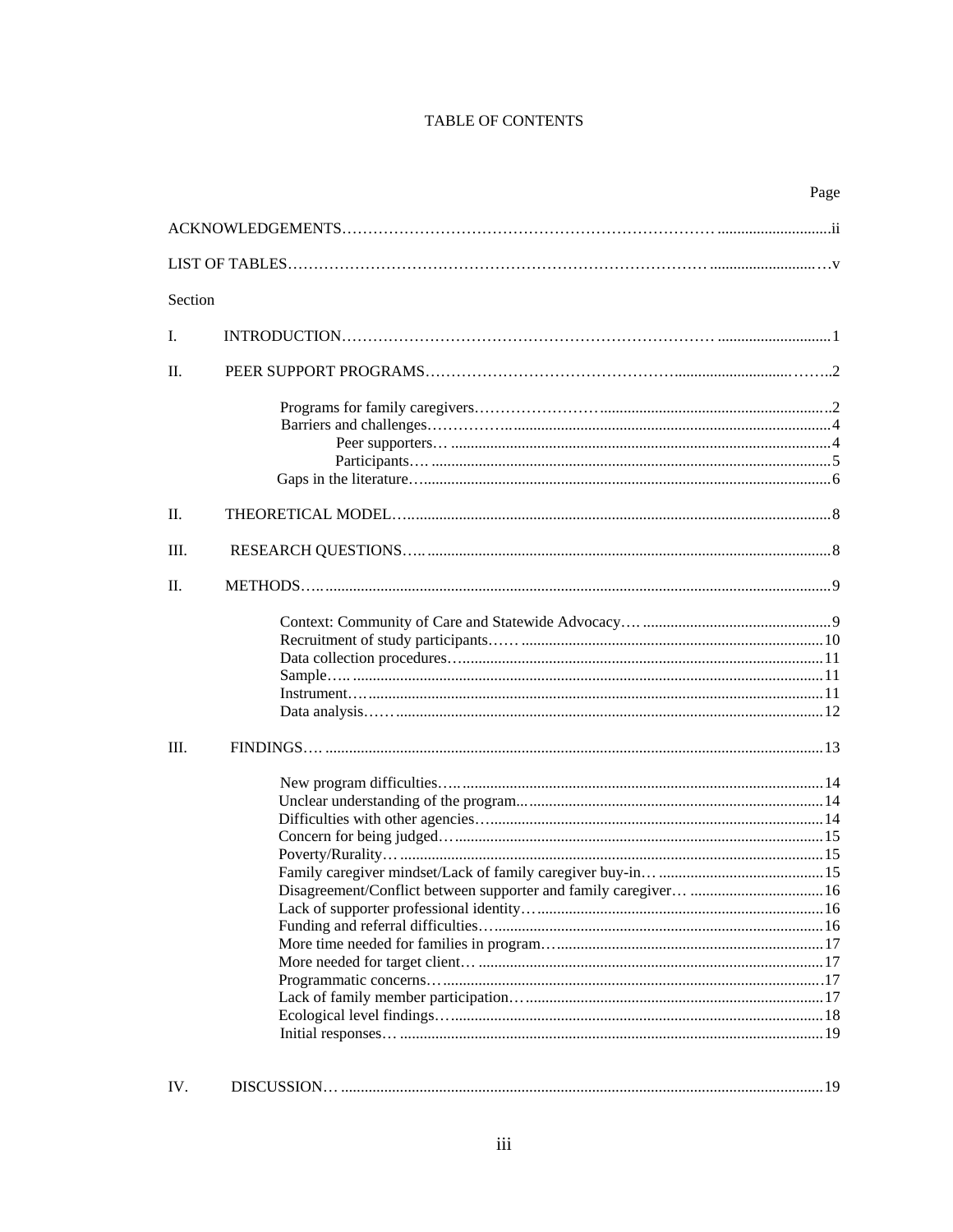Appendix

| C. | SCRIPT FOR INITIAL PHONE CONTACT OF FAMILY CAREGIVERS BY SUPPORTING |  |
|----|---------------------------------------------------------------------|--|
|    |                                                                     |  |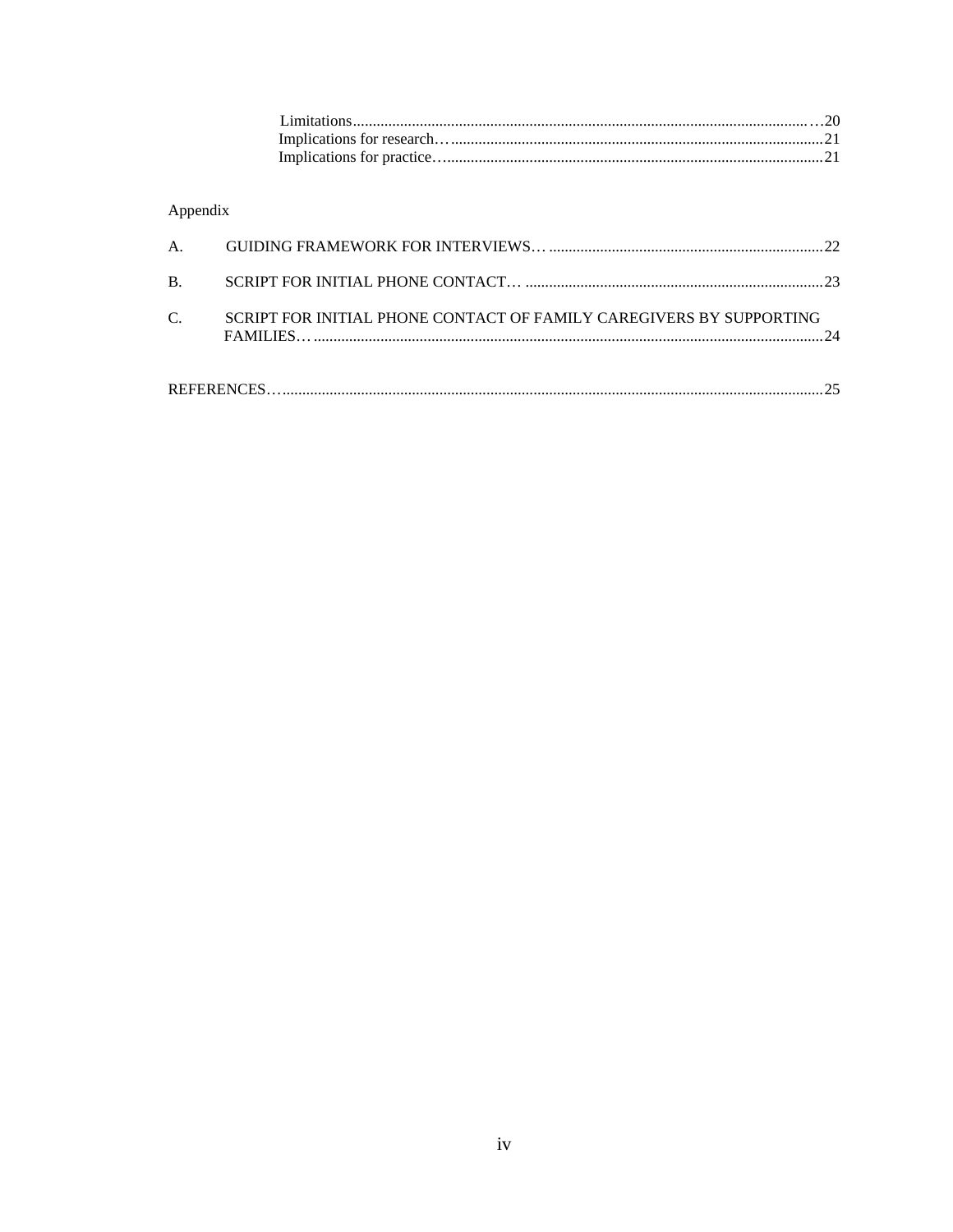# LIST OF TABLES

| Table | Page |
|-------|------|
|       |      |
|       |      |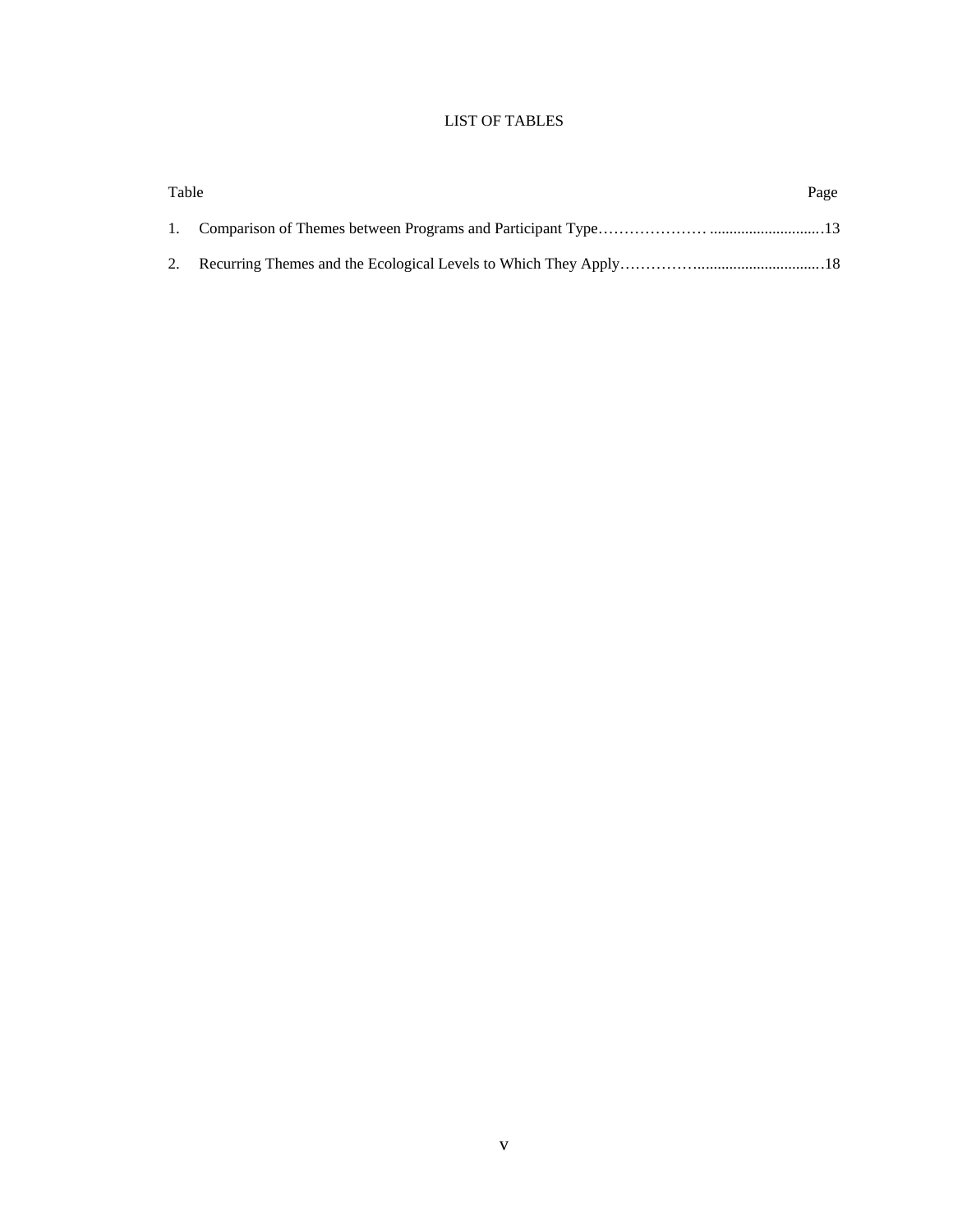### **INTRODUCTION**

 The field of children's mental health has been recently moving away from an individual and pathological focus towards an understanding of familial context and the identification of strengths. With this movement has come an increase in systems of care, in which formal and informal supports and institutions come together. Care and support are child-centered, family-focused, community-based, strengths-based, and culturally competent (Stroul & Friedman, 1986). These systems of care (SOC) attempt to provide comprehensive care by incorporating these values into the many venues and service providers involved, including children's services, juvenile justice, and traditional mental health care.

 One of the key aspects in SOC is that services and care should be family driven and utilize the families' natural supports (Stroul & Friedman, 1986). Family education and support services have been introduced as a means of combating some of the challenges, such as stigmatization, prevalent in traditional care models (Gyamfi et al., 2010). It is evident then, that peer support would likely be a natural component of SOC for children and adolescent mental health as well. Family peer support programs often hold the same values, and provide support that is consumer-driven and often family-focused. These programs may be particularly important for parents whose children have emotional or behavioral disorders; a survey of many such families found that 72% indicated emotional support was the most helpful aspect of care (Gyamfi et al., 2010). In several states, Medicaid has begun to acknowledge this by including peer support as reimbursable.

The following study is a qualitative examination of two peer support programs for families with children who have emotional or behavioral issues. Specifically, it uses an ecological model to examine barriers and challenges to program implementation and success from the viewpoint of both family caregivers and supporters. This expands on a previous study (Pullmann, VanHooser, Hoffman, & Heflinger, 2010) that looked at one of these programs by looking specifically at barriers and challenges and compares the findings to those from an additional program.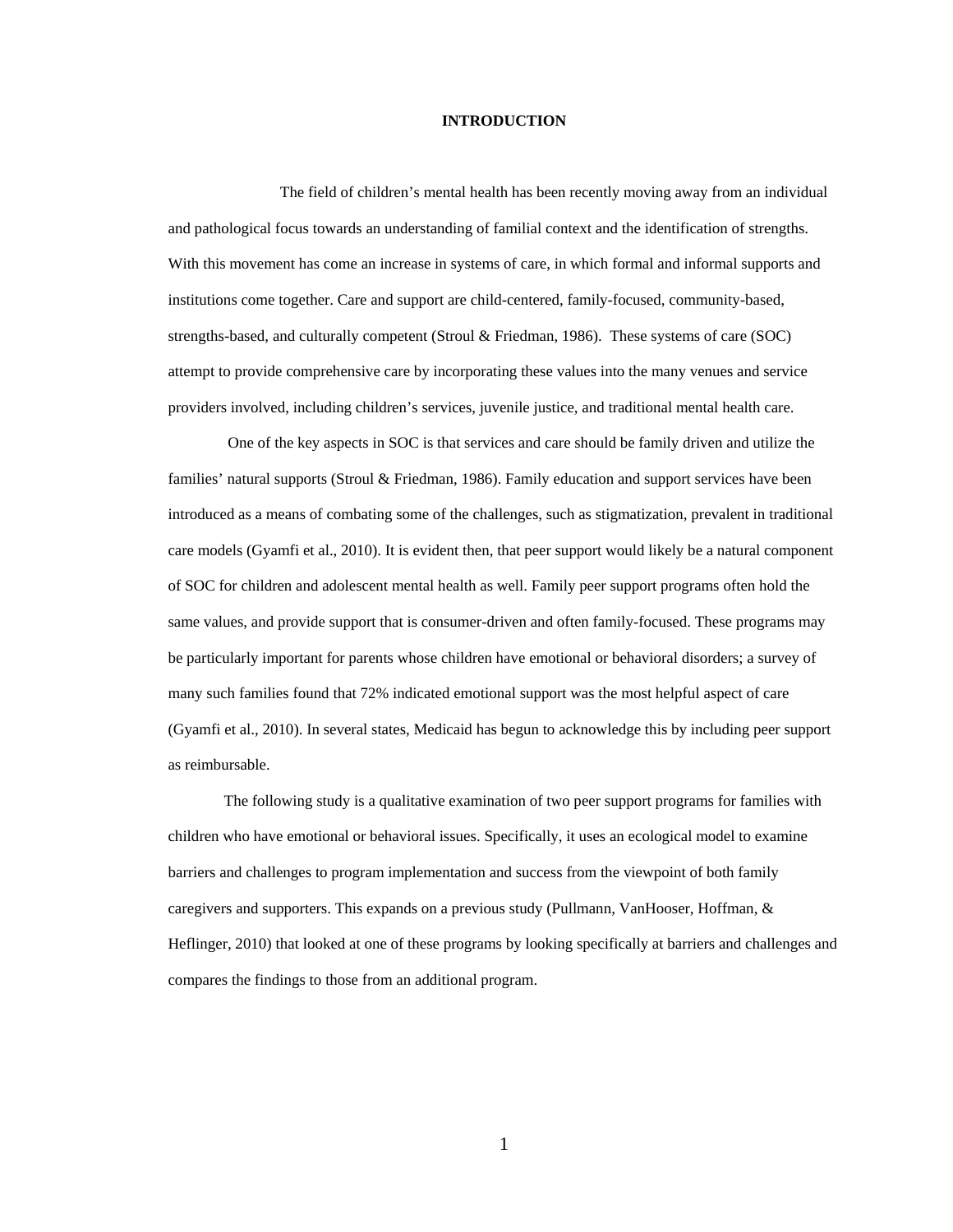### **PEER SUPPORT PROGRAMS**

The published research literature on peer support interventions has largely focused on adults. Peer support interventions for adults with physical and mental health issues have been implemented widely with evaluated success. In these programs, adults with similar problems have been trained to provide emotional and social support, often while assisting the individual to adapt, garner resources, and find support in other areas. These interventions have been demonstrated to decrease social isolation (Dunn et al., 1999), decrease negative symptoms (Castelein et al., 2008) and depression (Preyde, 2007), increase optimism (Dunn et al., 1999) and self-efficacy (Weber et al., 2007), improve quality of life (Felton et al., 1995; Klein et al., 1998), increase treatment adherence and satisfaction (Simpson & House, 2002), and reduce hospitalization rates (Simpson & House, 2002). In addition to positive outcomes for those receiving the support, positive outcomes have been shown for those individuals providing the peer support. For example, being a peer supporter was found to improve confidence, self-esteem, and role functioning and to decrease depression in a study by Schwartz and Sendor (1999), which indicates bi-directional relations.

### **Programs for Family Caregivers**

Peer support programs for family caregivers of children with special needs have been implemented and evaluated as well. Many of the studies available focus on family caregivers of children with physical health problems. Preyde (2007) found that when mothers of preterm infants had contact via telephone by a parent who had been in a similar situation, the mothers reported an increased sense of confidence in their parenting, felt more knowledgeable about their children's health conditions, and reported less stress, anxiety, and depression. Parent evaluations of an educational and peer support hospitalbased group for parents of children with cancer revealed satisfaction with found it to be helpful (Foreman, Willis, & Goodenough, 2005). Similar programs have been conducted with parents of children with developmental delays (Iscoe & Bordelon, 1985), chronic lung disease (Nicholas & Keiltry, 2007), juvenile rheumatoid arthritis (Ireys, H., Sills, E., Kolodner, K., & Walsh, B., 1996), chronic illnesses (Ireys, Chernoff, Devet, & Kim, 2001), and infants in the neonatal intensive care unit (Roman et al., 1995). Programs aim not only to provide social support and lessen emotional difficulties for the family caregivers,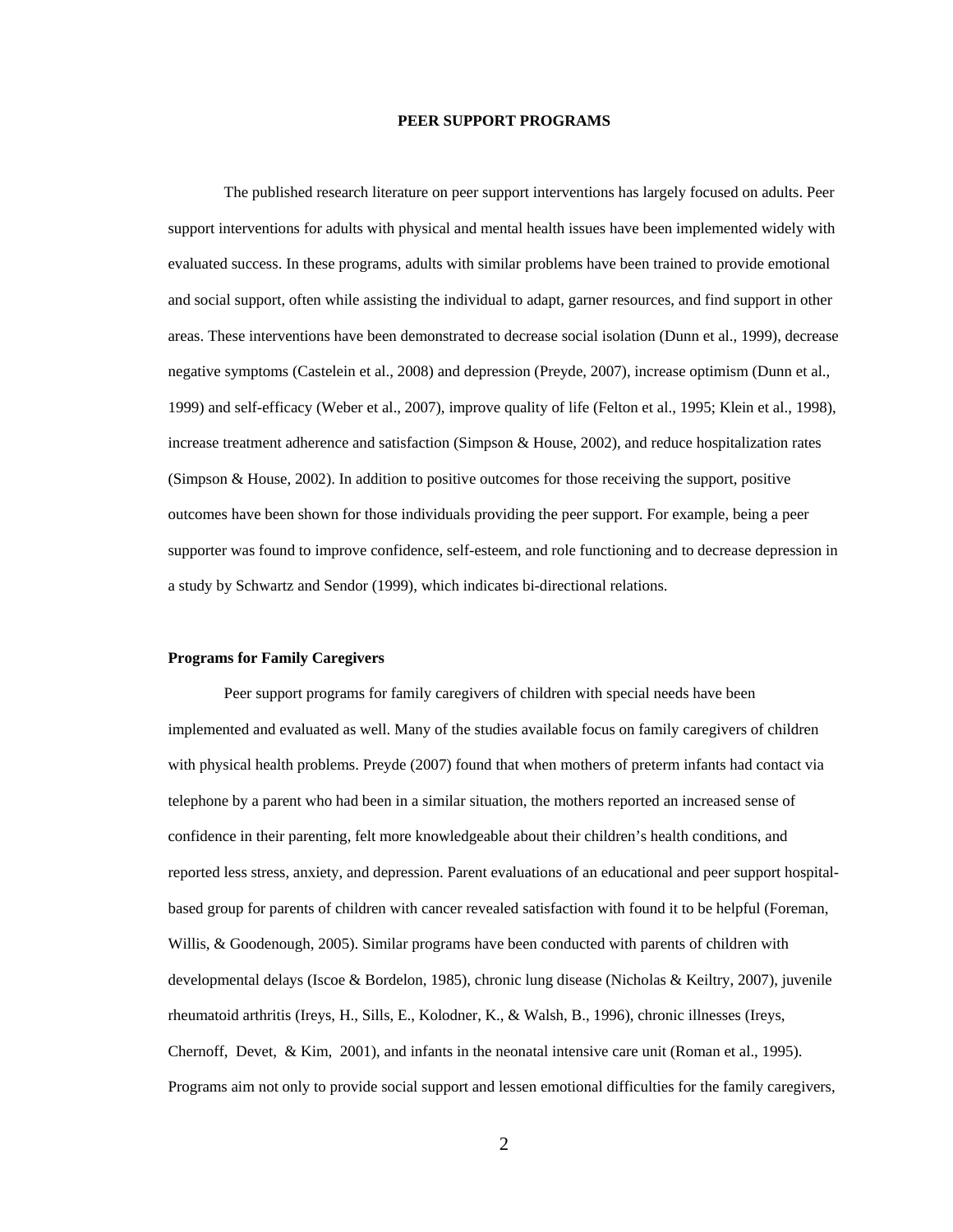but also hope that such changes will promote improved parenting skills and service acquisition to benefit the children.

Some elements of peer support programs have also been implemented for families of children with emotional and behavioral disorders as part of the system of care movement and in other parent programs. These programs provide a vital role in promoting positive outcomes through family education and support. For example, the Peer Support Program provided peer group support for parents of sexually abused children (Alaggia, Michalski, & Vine, 1999). The Finger Lakes Family Support Project included peer group support and parent consultants to help serve families of children with emotional and behavioral problems (Friesen & Wahlers, 1993). Friesen and Wahlers found that the majority of children in the program to have stayed in their parents' custody, and that families experienced a reduction in stress. Professional family associates have also been found to help families negotiate the mental health service system for their child and reduce barriers (Koroloff, Elliot, Koren, & Friesen, 1994). Sakwa and Ireys (2006) wrote about Program Connections, which provided peer social support and educational workshops and theorized that the affirmational support provided would provide more positive parenting and partnering with other service providers. A randomized control trial showed parents in the experimental group to have a significantly higher mean increase in perceived social support, and that a larger percentage of that group went from high anxiety to low anxiety (though statistical significance was not mentioned here). A study that aimed to determine feasibility and efficacy of a phone-based peer support program for parents of a student with an emotional disturbance had the most comprehensive outcome measures, looking not only at program satisfaction, which was high, but also at parent and youth functioning, which both improved (Kutash, Duchnowski, Green, & Ferron, 2011).

 Although evaluations of many peer support programs have revealed positive outcomes, not all research supports their effectiveness. For instance, the addition of a peer supporter did not decrease depressive symptoms more than phone calls from primary care nurses in an intervention with patients starting antidepressant drug therapy (Hunkeler et al., 2000). Pillemer & Suitor (2002) also found no effect of peer supporters when studying peer support for family caregivers of relatives with Alzheimer's. Additionally, family caregiver support program evaluations have theorized but only infrequently tested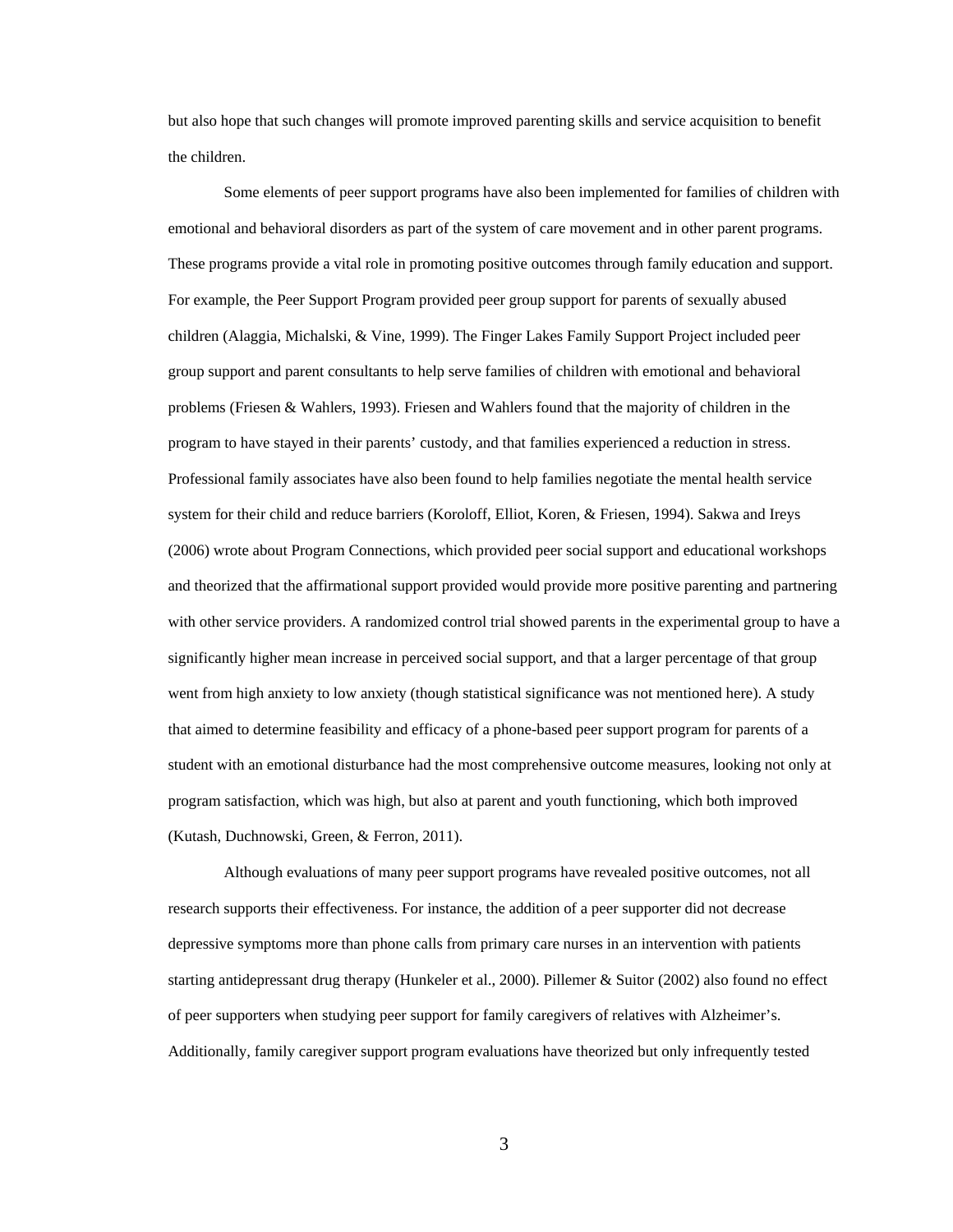improved child outcomes. This leads to a need for further research into peer support programs to better understand why significantly positive outcomes are not always the result.

### **Barriers and Challenges**

Given the mixed outcomes of peer support research despite a strong theoretical base, there seems to be a set of barriers and challenges inhibiting program success. No matter which type of respondent indicated the concerns, these barriers and challenges affect supporters and participants alike by making program participation and success more difficult.

### **Peer supporters.**

The relationship between peer supporter and participant was noted to be a challenge for supporters. In a study of an HIV medication adherence peer support program, supporters were challenged by the resistance of participants who did not wish to change themselves at all (Marino, Simoni, & Silverstein, 2007). Similarly, Marino et al. (2007) found supporters to be frustrated with the sense that certain people just could not be helped. In a study of a multi-site program for parents of children with developmental delays, nine out of thirteen programs reported parents simply not being interested in participating, and supporters in that program claimed the most difficult part of the job was not being able to help a family enough (Iscoe & Bordelon, 1985).

 Funding was cited as an additional barrier to success in such programs. Sakwa and Ireys (2006) noted that even with positive evaluation results, securing funding after the study was completed was difficult. Manalo (2008) conducted focus groups with family support staff in a community-based family support program. This study uncovered three major barriers to program implementation. First, inadequate funding was found to lead to unused resources and a smaller breadth of services offered. Confusing, tedious, and difficult funding rules and regulations resulted in extra work for the support workers, which they viewed as inefficient. The funding system often caused a delay in reimbursement that hindered the already stretched budget. These funding issues additionally lead to concerns regarding the program's stability, with workers fearing program termination.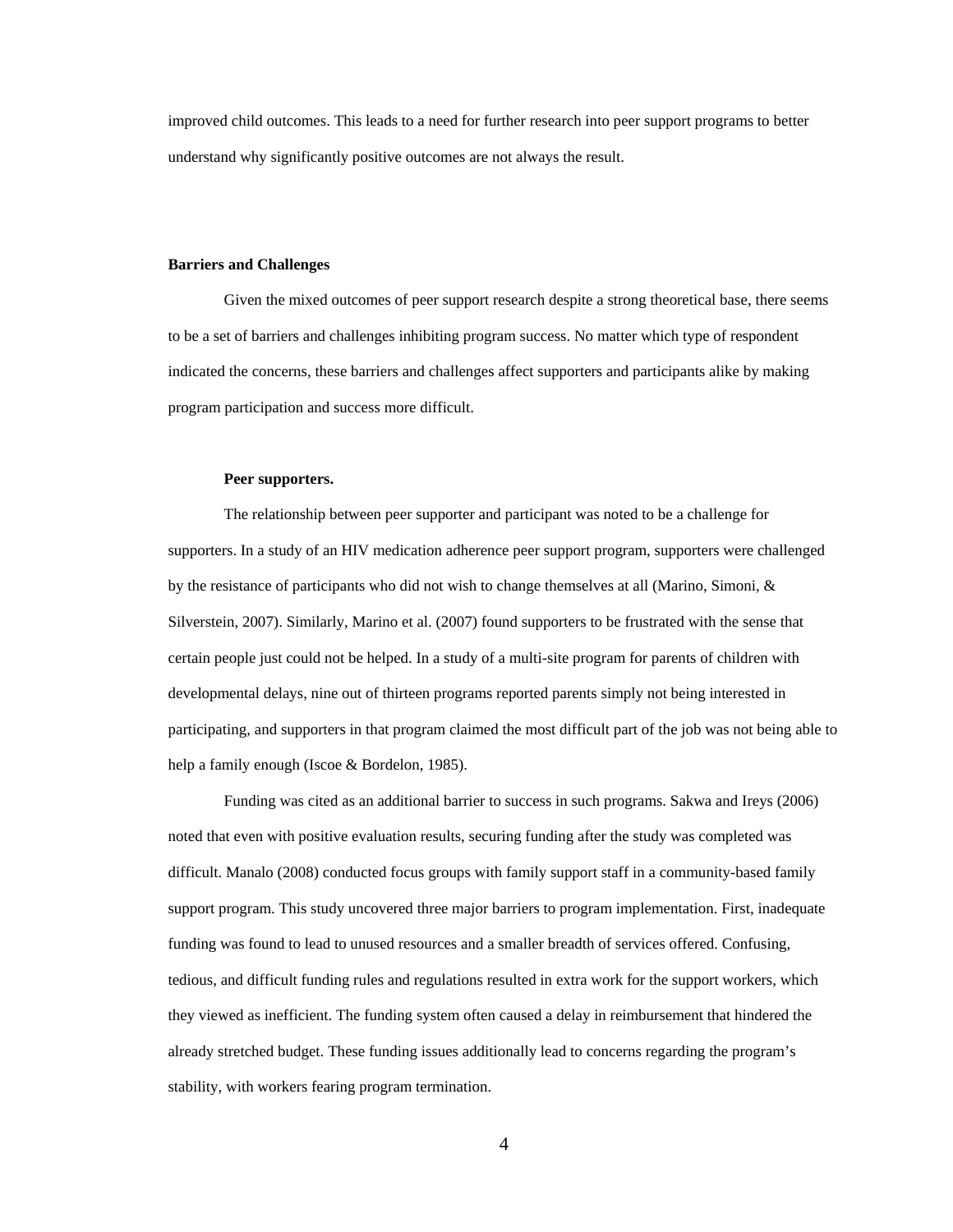Systemic issues were also stated to be challenges in peer support programs. Manalo (2008) found the rigid boundaries regarding service eligibility to hinder program success. Families considered part of the community that could have benefitted from the program were turned down based on their zip code. Finally, this study found workers to feel isolated from the lead agency, citing inadequate communication within the collaborative. Moran, Jacobs, Bunn, and Bifulco (2007) also discovered conflict between family support workers and other professionals in the system; issues related to communication and system protocols caused challenges for the workers and possible barriers to success. It was noted by one program that "gaining credibility in the community" was of great importance, particularly in order to gain referrals (Sakwa & Ireys, 2006, p. 106). This is key because it shows a challenge related to the system as a whole as opposed to a specific program.

The literature shows a number of distinct challenges that confront family support staff in regards to their professional identity. Through interviews with peer support workers in a psychiatric facility, Meehan, Bergren, Coveney, and Thorney (2002) found the peer supporters faced workplace constraints regarding their job descriptions. Without a proper description for the peer supporters, there was confusion among peer supporters and other staff on the jobs of the supporters. Similarly, in a study of social workers working in a similar job function as many peer supporters, and also within a multi-agency collaboration, family support workers were found to struggle with developing a professional identity within a system of several hierarchies and competing images (Moran et al., 2007). In a hospital-based support group for parents, Foreman, Willis, & Goodeneough (2005) found unit staff to view the program "as a social work rather than the a multidisciplinary initiative (p. 15). Additionally, nurses in the unit were concerned the support group would lead to "tattling" on the nurses. Lack of buy in from other hospital workers was challenging to the supporters not only personally in regards to respect, but also in its impact on patient participation. Lastly, Iscoe and Bordelon (1985) found peer supporting parents had difficulties in gaining the respect from other professionals necessary for program referrals.

#### **Participants.**

 Even fewer studies appear to have examined challenges and barriers participants face in peer support programs for families. In one of the few, Boudin (1998) conducted a qualitative study about a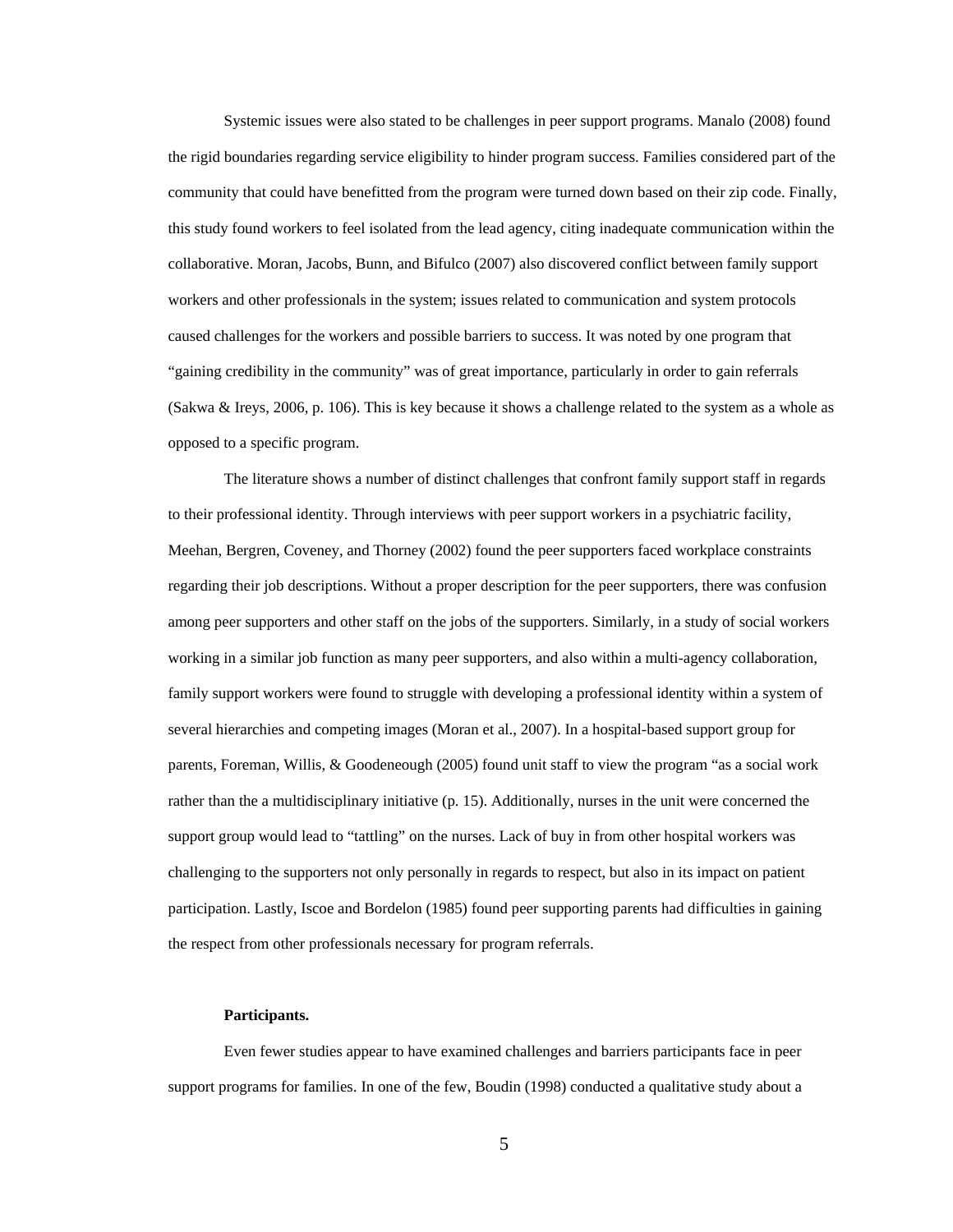group support program for incarcerated mothers. Although the majority of the findings revolved around program implementation description and anecdotal positive outcomes, participants reported the abrupt ending of emotional support at the end of this program to be a pitfall of the program. Although parents found the program helpful, they mentioned needing more time with the program and with their supporter. New parents of children with developmental delays in a support program noted wanting more information about their child's disability and more contact with other parents (Iscoe & Bordelon, 1985).

 The supporter/participant relationship was seen as a challenge for participants as well. In a study of a peer support program for parents of a child with chronic lung disease, major challenges in the connection between participant and supporter were found (Nicholas & Keiltry, 2007). Qualitative interviews revealed that scheduling, personality incompatibilities, and trouble establishing a relationship with the supporter each surfaced as potential obstacles to successful participation in the program. This difficulty was also found in a peer support health education program for participants with diabetes (Richert, Webb, Morse, O'Toole, & Brownson, 2007).

 Although the above challenges may be linked to decreased program engagement, two studies found barriers specific to initial program participation. Richert, Webb, Morse, O'Toole, and Brownson (2007) found participants were concerned with the labeling of "diabetic" that came with program participation. This sense of stigma also was found in a peer support program for police officers with emotional concerns (Goldstein, 2005).

### **Gaps in the Literature**

Though there have been many studies examining peer support programs, only a very small number have examined programs specifically targeting parents or other family caregivers. This is an important distinction due to the focus being shifted from the individual with the problem or diagnoses to their family caregiver and/or family. There have also been few studies evaluating the effectiveness of these programs, and of these studies, most focus on families with children with physical rather than mental or behavioral concerns. Further more, many studies have focused on group support programs as opposed to one-on-one peer support. Undoubtedly, there are differences in the experiences of both peer-supporters and participants in these types of programs. Additionally, though there are studies on peer support programs, and studies on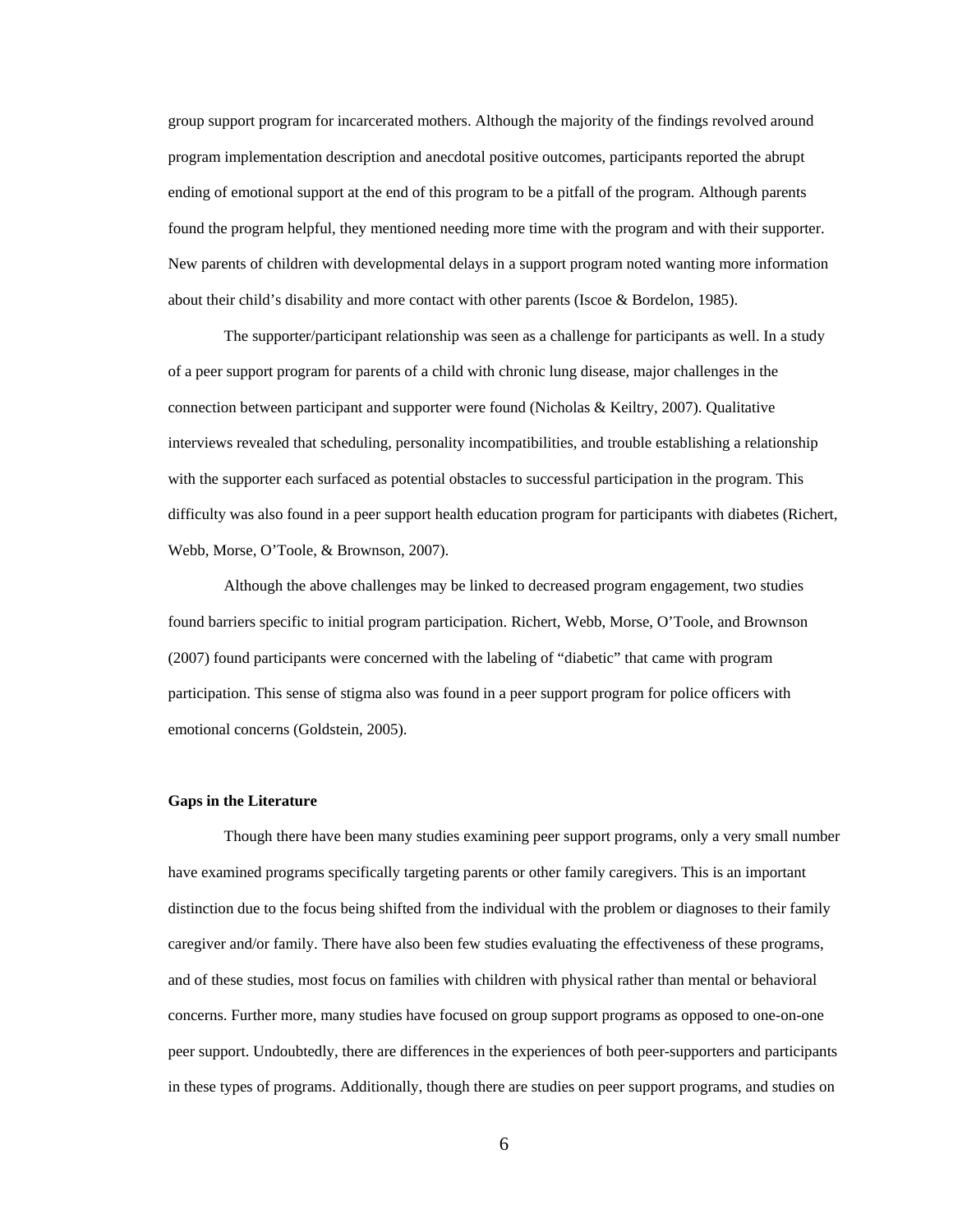various supporting professionals in multi-agency family support teams, there appears to be a dearth of studies specifically examining peer support programs working within a system of care with multiple agencies.

Of the few examples of family support and education groups for parents of children with special needs that are available, even fewer have focused specifically on the role of peer support (as opposed to other program components). In order to completely understand the effect of peer support, these processes must become a target of study. Often family support services are mentioned as an outcome of some other type of system intervention (e.g., Holden et al., 2007) and not the subject of distinct evaluation. Hoagwood (2005) reviewed the literature on family-based services and found effective multi-family support programs, but none specified the role of peer support, potentially due to all programs being group models. Robbins et al. (2008) reviewed studies of parent-to-parent programs and found that there are no consistent determinations of what family support entails, and none that examined barriers and challenges within the program.

Additionally, there appears to be an overall lack of studies that examine barriers or challenges within these programs, and even fewer that make this the central focus of their research. The majority of research into peer support programs has focused only on the benefits to supporters and participants (Salzer & Shear, 2002; Marino, Simoni, & Silverstein, 2007; Schwartz & Sandor, 1999; Edwards, Nash, Yates, Walsh, Fentiman, McDowell, Skerman, & Najman, 200; Castelein, Bruggeman, van Busschbach, van der Gaag, Stand, Knegtering, & Wiersma, 2008; Preyde, 2007). Understandably the positive outcomes of these studies are useful in promoting peer support programs in policy; however, this leaves a gap in the research and does not give direction for program development, increased participation, and improved participant outcomes. Munson, Hussey, Stormann, and King (2009) used focus groups to examine the experience of family advocates in a system of care (similar in role to peer supporters), but indicated that future research needed to be done to identify what they saw as barriers or challenges in order to improve the program. One study that did look specifically at some program challenges lacks formulation on sampling, recruitment, and other procedures that would lend confidence to the findings (Moran et al., 2007).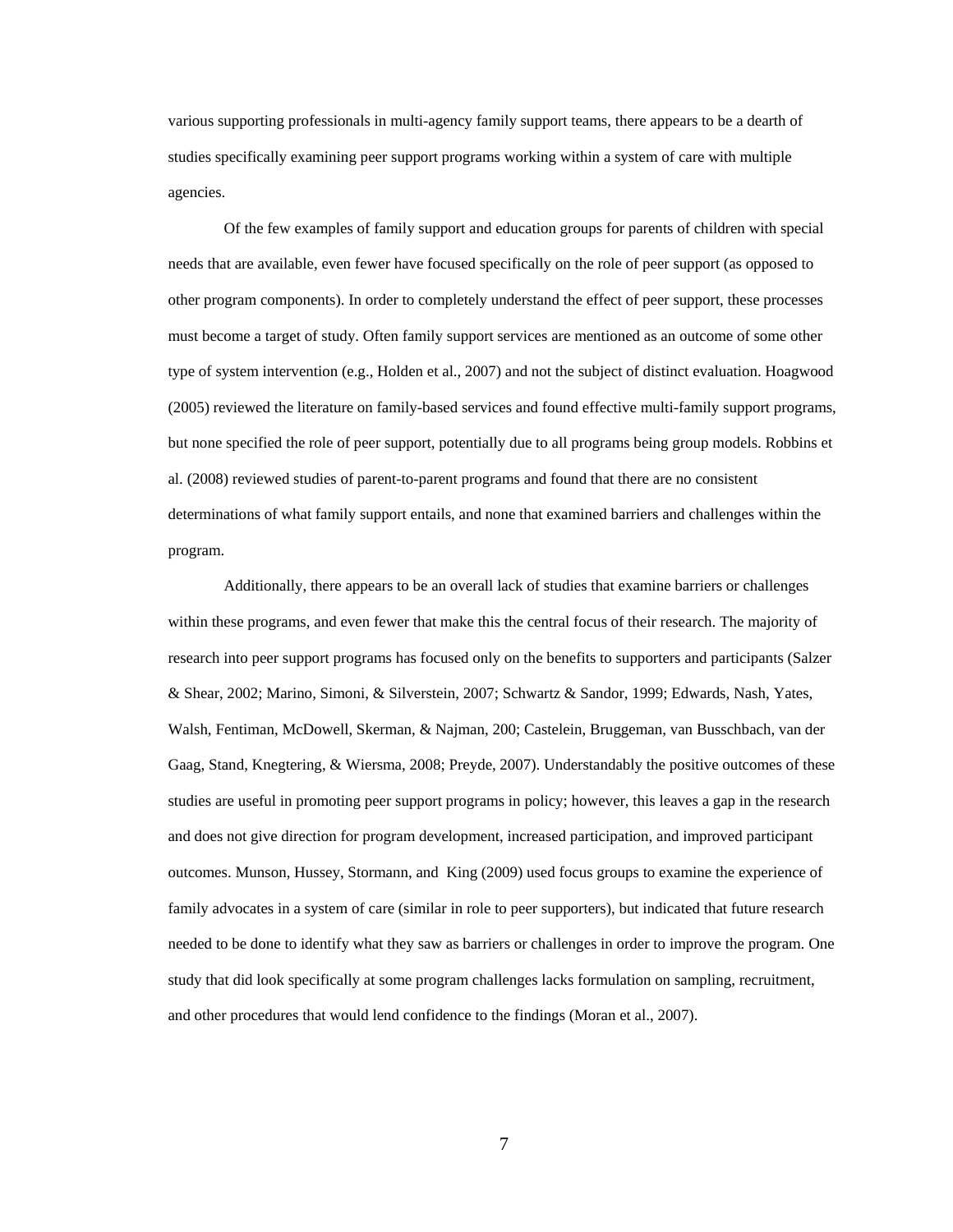### **THEORETICAL MODEL**

The ecological model, originally theorized by Bronfenbrenner (1986), is a useful way to examine elements from various systems and levels that contribute to an outcome. Going beyond characteristics at the individual level allows for a more complete understanding of a situation. Although originally applied to children's development, this model is valuable for the development and success of social organizations as well. Previous research has examined the methods of identifying ecological elements to assess social environments and behavior settings (Barker, 1968; Moos and Lemke, 1983), some specifically with consumer-run organizations (Brown, Shepherd, Wituk, & Meissen, 2007). Although "consumer-run" should not be confused with "peer support", the involvement of previous consumers as the new providers indicates this may be a particularly useful approach for examining peer support programs for families. The present study uses a similar approach, focusing on the behavioral and structural issues within the complete system in which these programs operate. In addition to the individual level, the family, community, program, and system levels were included in analysis.

### **RESEARCH QUESTIONS**

This study aims to answer the following questions:

- a) What are the barriers and challenges to program success and implementation from the family caregivers' and supporters' perspectives?
- b) How do perceived barriers and challenges vary between family caregivers and supporters in the two programs?
- c) Is the ecological model an appropriate framework for understanding these barriers and challenges? What level(s) are barriers and challenges most frequently found?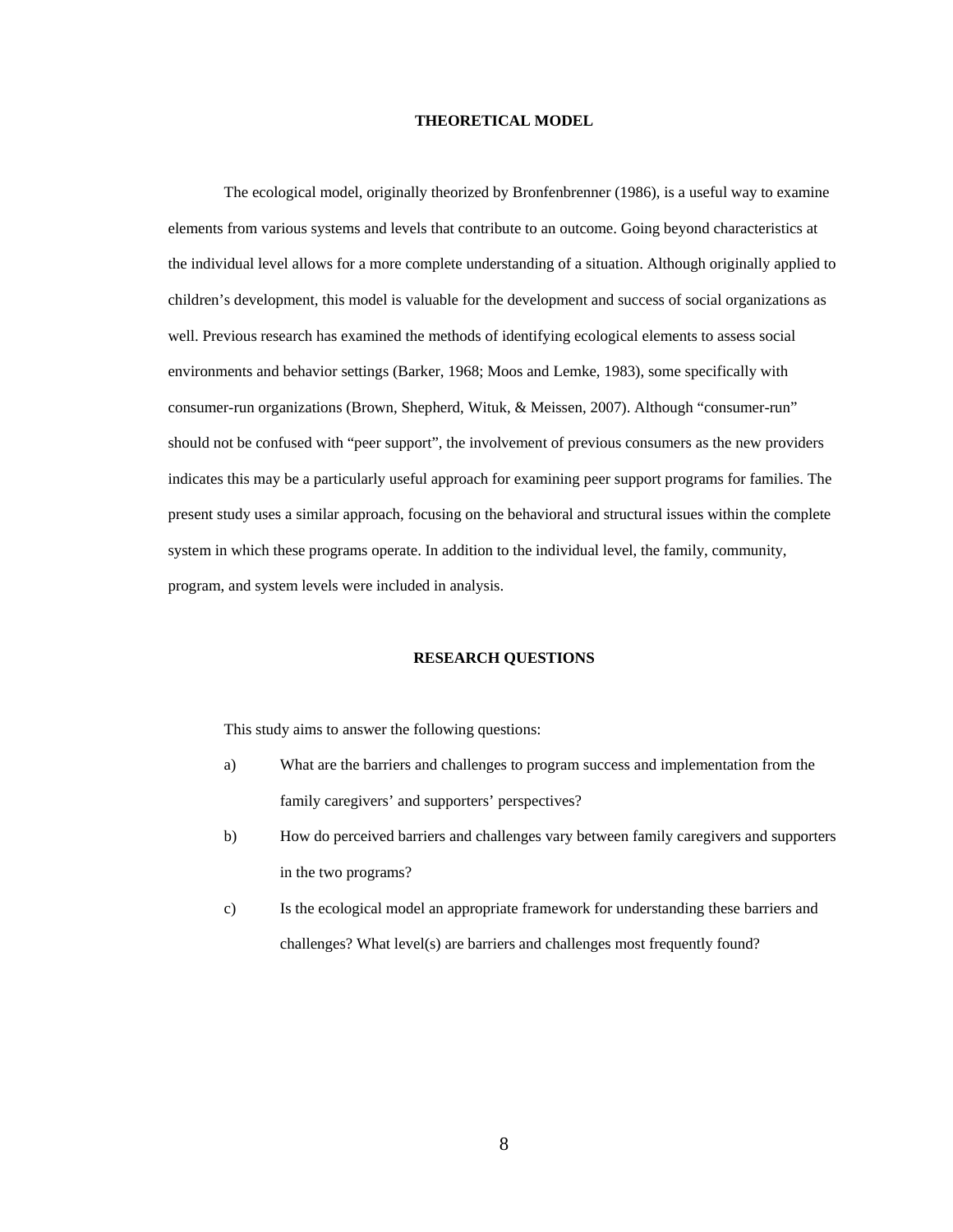### **METHODS**

#### **Context: Community of Care and Statewide Advocacy**

Participants for this study have successfully engaged and participated in one of two programs for families with a child with an emotional or behavioral disorder (EBD) in a southeastern state, from here on out referred to as "Community of Care" and "Supporting Families". Supporting Families is run out of "Statewide Advocacy", a non-profit organization that works to promote children's health and education programs. Community of Care is run jointly by Statewide Advocacy and a mental health agency. Both programs aim to serve families of children with emotional and behavioral disorders with providing assistance in navigating the various service systems and giving referrals to specialized resources (counseling, health care, lawyers, etc.). Each family works individually with a Family Support Provider (FSP) and a Behavior Specialist (with Supporting Families) or a Clinical Caseworker (with Community of Care). The role of FSPs and the programs as a whole are the focus of this research.

 FSPs are trained peer support professionals who have had the personal experience of caring for a family member with a psychiatric disorder. Statewide Advocacy has recently begun certifying FSPs, enabling their services to be billed to Medicaid. The role of FSPs is to support these families as they attempt to navigate the service system in a way that best meets their needs by giving emotional and practical support. The FSP also helps to create a Child and Family Team with formal and informal supports chosen by the family. These teams aim to develop individualized plans of action to maximize child and family outcomes and to maintain the child's current placement in their community. These plans include a wide array of services including individual and group therapy, family therapy, parenting skills training, 24 hour behavioral crisis assistance, intensive, in-home therapeutic skill-building with the family, in school support, respite care, and formal and informal services. The goal is for the FSP to support the family caregivers in leading the Child and Family Team meetings and taking action toward success. Care strives to be child-centered, family-focused, community-based, strengths-based and culturally competent*.* FSPs aim to foster a sense of hope and resilience and assist family caregivers in being advocates for their families.

 Although Community of Care and Supporting Families both share the same goals and FSP role descriptions, there are some differences that must be acknowledged. First of all, in Community of Care, the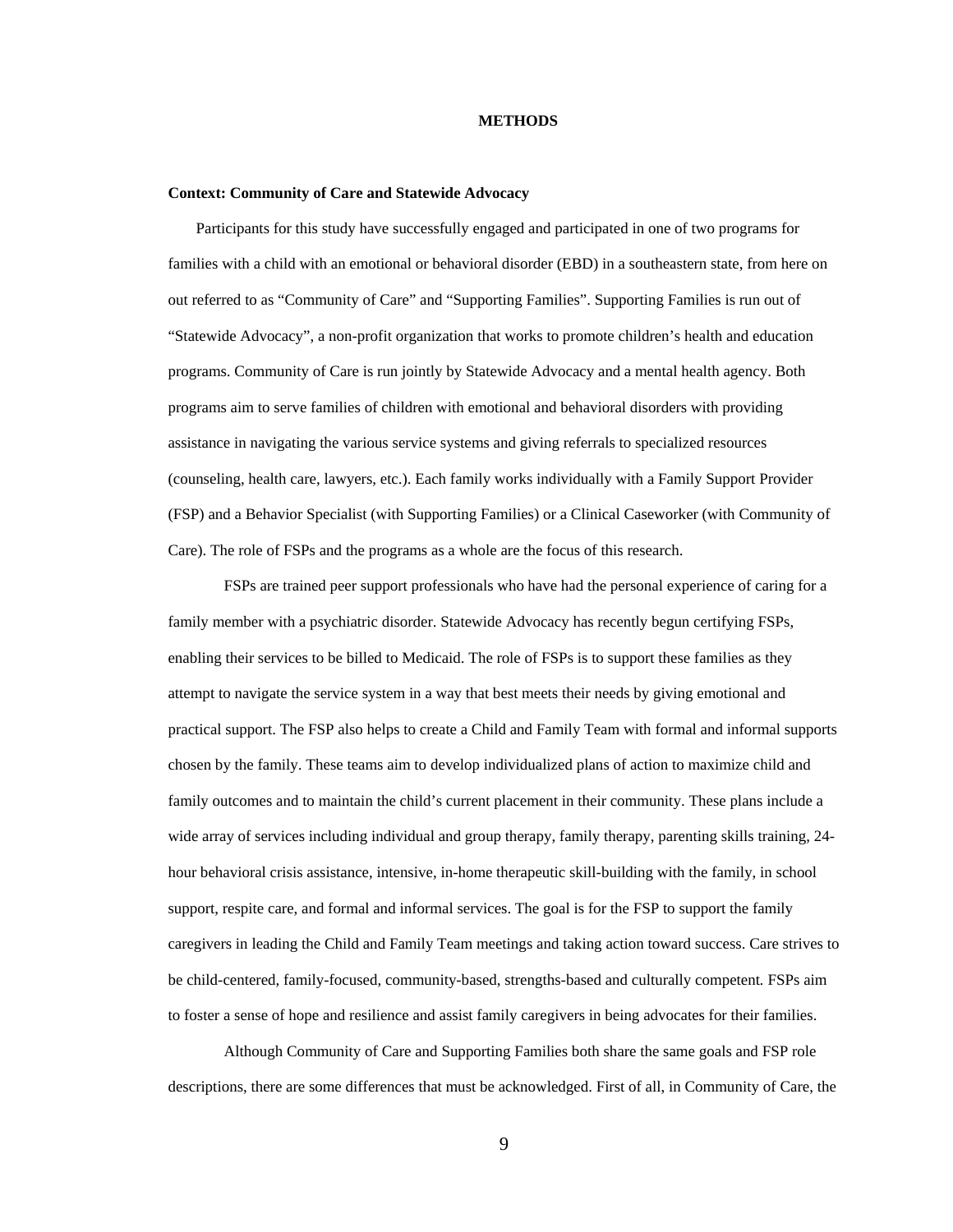Clinical Caseworker takes the lead as the wraparound facilitator whereas this role falls to the FSP in Statewide Advocacy. Additionally, Statewide Advocacy hires and supervises both FSPs and behavioral specialists in Supporting Families. Statewide Advocacy hires and supervises the FSPs for Community of Care, but the mental health agency hires and supervises the Clinical Caseworkers, as well as physically houses Community of Care. Finally, the referral system differs between the two due to funding. Community of Care requires the index clients to have an official emotional or behavioral disorder diagnosis, whereas Supporting Families only requires evidence of emotional or behavioral disorder symptoms. Community of Care thus can receive referrals from anywhere while Supporting Families receives referrals mainly through the Department of Children Services (DCS) and occasionally through the juvenile justice system. Finally, Community of Care serves families that live primarily in a rural area, whereas Supporting Families serves urban, suburban, and rural families. This study involves the qualitative analysis of existing interviews with Community of Care caregivers and FSPs and the conducting and analyzing of qualitative interviews with Supporting Families caregivers and FSPs.

#### **Recruitment of Study Participants**

With Community of Care, staff members provided researchers with a list of referred from families from which a purposive sample was selected. FSPs or community liaisons closest to the selected family caregivers then informed them of the study and asked for permission to give their contact information to researchers. Researchers then contacted family caregivers to explain the project and schedule interviews. With Supporting Families, staff contacted engaged family caregivers to ask for permission to share their contact information with researchers who set up interviews. Staff with Statewide Advocacy provided researchers with names and addresses of family caregivers who did not engage with the program and two letters were sent to each of them. None of the un-engaged family caregivers returned contact.

 All FSPs in both programs were asked to participate in the study. Community of Care FSPs were asked to participate in person and by phone. Supporting Families FSPs were asked to sign up via paper at a staff meeting if they were interested. Staff participation from both programs was kept confidential from staff supervisors.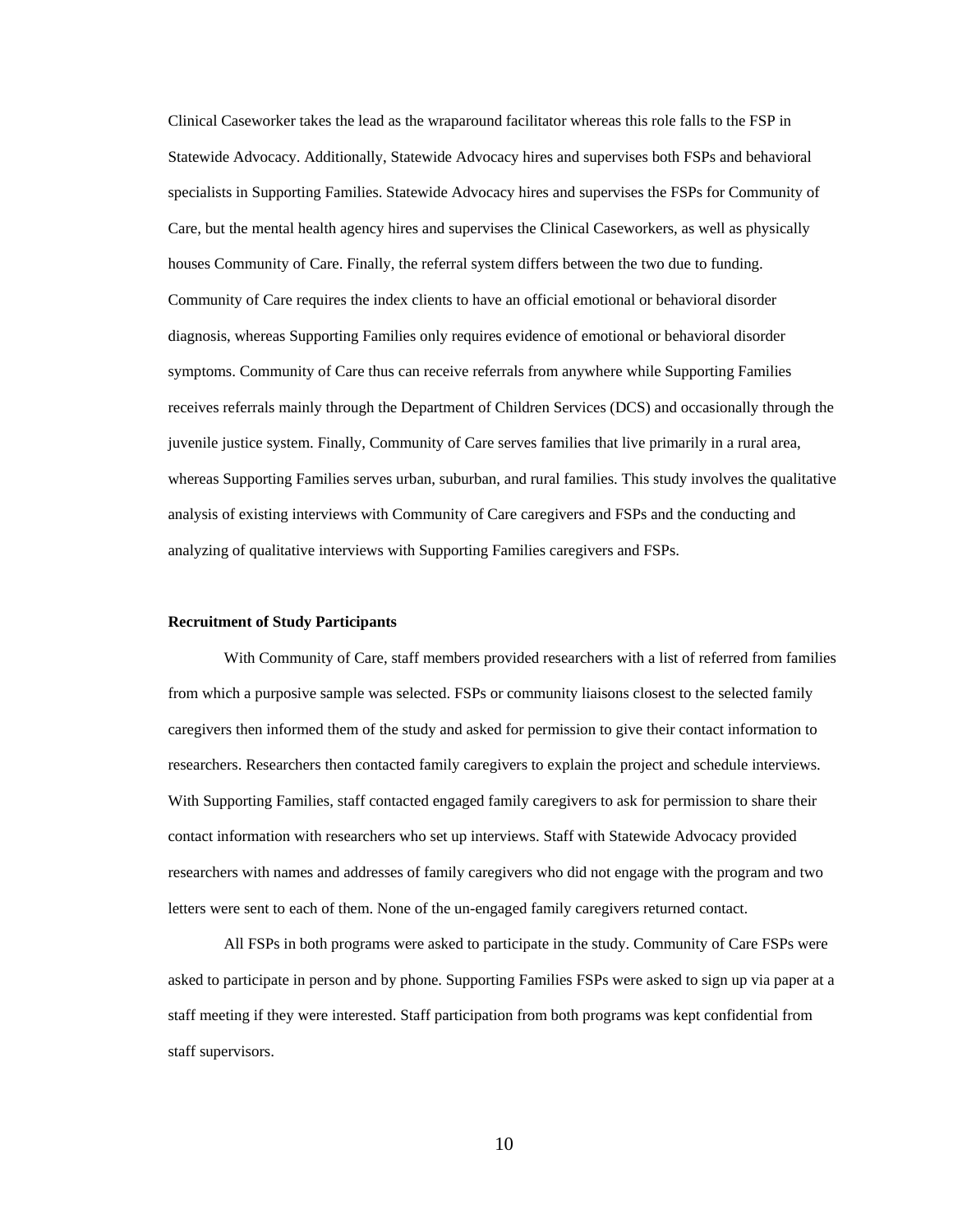### **Data Collection Procedures**

Informed consent was completed in person with all participants before the interviews began. FSP interviews took place at the program offices, and family caregiver interviews occurred at their choice between the program office or their homes. Interviews ranged in length but averaged about 60 minutes long and were conducted by graduate students and a professor. Family caregivers from Supporting Families were given \$50 gift cards to a discount department store for their time, and in the previously completed study, family caregivers from Community of Care were given \$20 for their time with an additional \$5 for transportation costs if they came to the program office for the interview. Both studies were reviewed and approved by the institutional review board at the researcher's university.

### **Sample**

The verbatim transcriptions of three interviews with FSPs and four interviews with family caregivers previously conducted with Community of Care in 2007 were re-analyzed for this project. All of these family caregivers were currently engaged with the program at the time of the interview. Five interviews with FSPs and seven interviews with family caregivers from Supporting Families were conducted in 2009 specifically for this project. All five of these FSPs were either currently engaged with the program or had completed their time with it. These interviews were also transcribed verbatim before analysis.

The final sample for this study consists of eight interviews with individual FSPs, all of whom are female, and who spoke on their experiences with various families. The eleven interviews with family caregivers included thirteen total family caregivers of nine distinct target children. These participants included mothers  $(n=7)$ , fathers  $(n=2)$ , grandmothers  $(n=3)$ , and one grandfather. Target children ranged in age from seven to seventeen and were predominantly male (n=8 of 11).

#### **Instrument**

Community of Care staff co-created an interview guide with researchers. This guide was used for interviews within both programs with the two different groups: engaged family caregivers and FSPs (see Appendix A). Questions were created to get a better understanding of the program as a whole, and to learn about barriers and challenges to program success and implementation. Each guide begins with the question,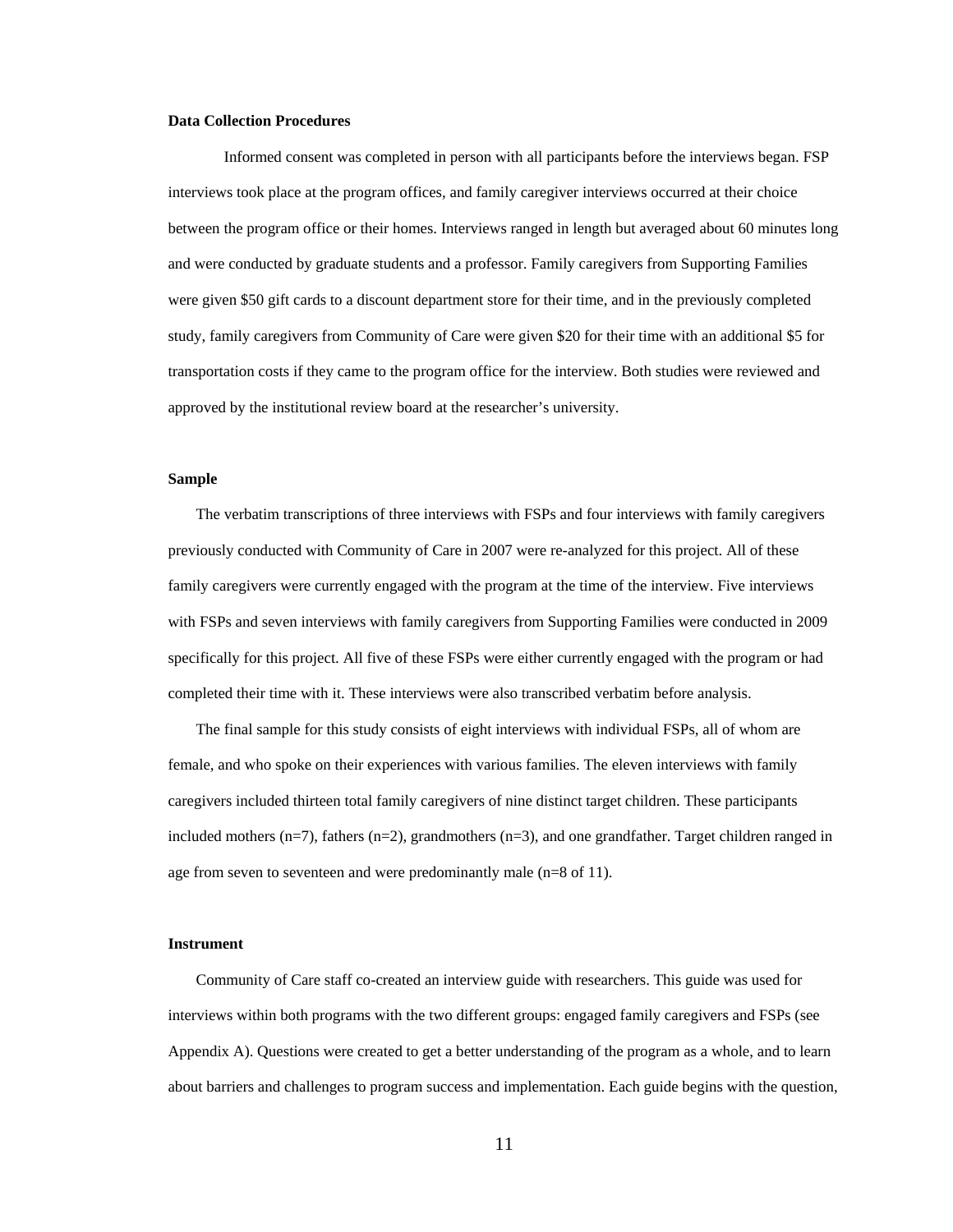"Tell me about your experience with the Supporting Families program" in order to allow for the participant to give a narrative about their experience. Specific probing questions were also included in the interview guide to gain further information for each of the groups. The primary questions asked of family caregivers were in regards to specific services they had received, how the program benefitted the family, what was most helpful, what could be improved, what the challenges for family participation were, and their perceived challenges and barriers. Probing questions for the FSPs included benefits to the approach, why they chose to become involved, challenges within the program and system, challenges with clients, and advice to future family support endeavors.

### **Data Analyses**

Transcripts were imported into NVivo, a qualitative analysis software. A grounded theory approach like that described by Auerbach and Silverstein (2003) was used. In the first level of analysis, text from each interview was searched for relevant content related to barriers and challenges to program participation and success. A number of questions yielded applicable responses, such as "How could this program have better served your family?", "What may hinder other families from participating in the program?", "What made you decide for your family to participate in this program?" and "What challenges do you see within the process of this program?". At this level, it was important to distinguish between problems in someone's life, and problems related to program success and participation.

In the second level of analysis, relevant text was coded into repeating ideas. Because a grounded theory approach was used, codes were not pre-determined but instead were informed by an initial read of the text locating recurring themes (such as difficulties with other agencies). Some references were given more than one theme code. In the third and final level of analysis, recurring themes were coded by the ecological level(s) to which they apply. In this exploratory study, the framework was developed for enhancing basic understanding rather than for testing a theory. Due to the exploratory and descriptive nature of this study, inter-rater reliability was not determined.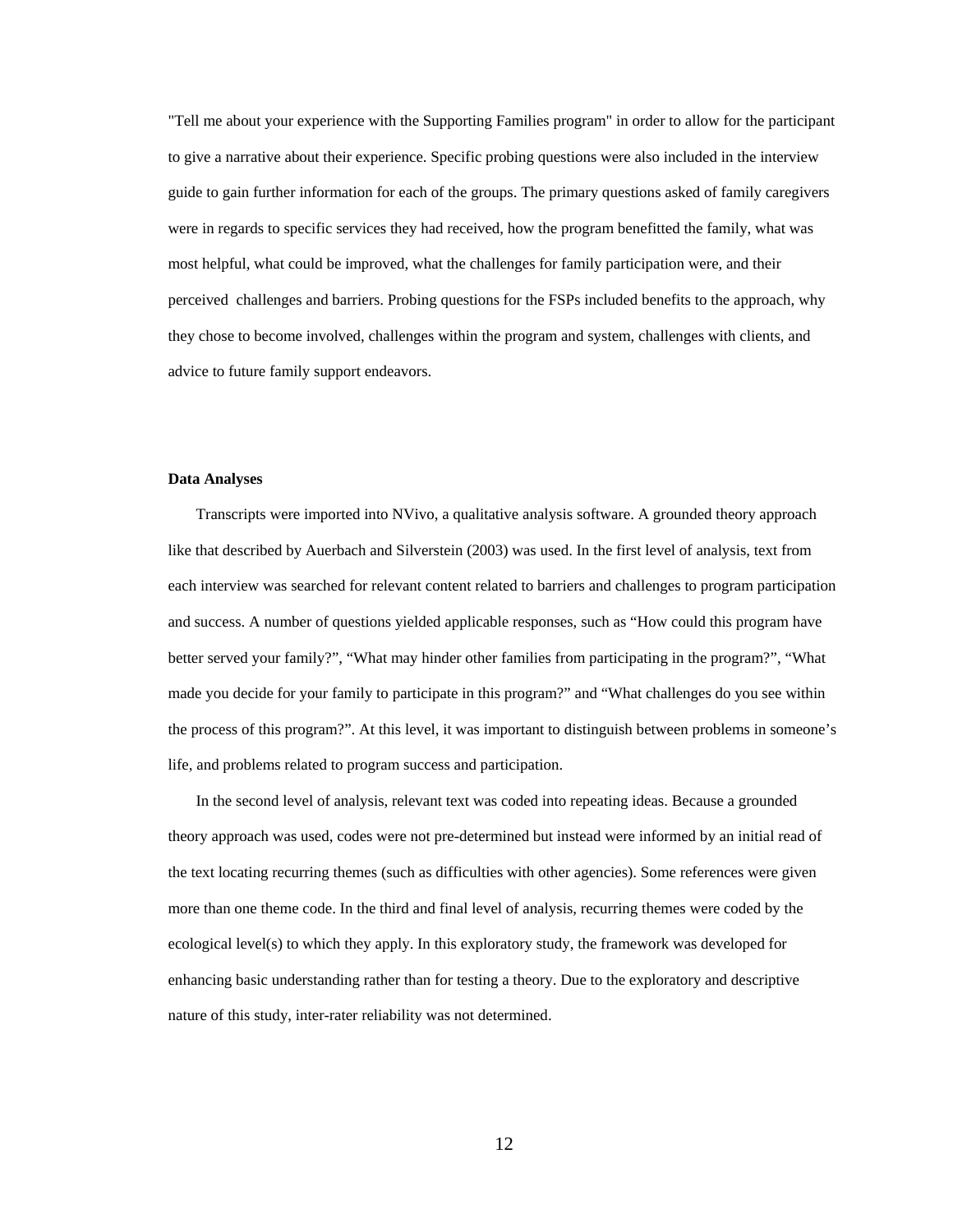### **FINDINGS**

 The original intent was to discuss the findings from these interviews by ecological level. Upon analysis, it became clear that each barrier and challenge in these programs affect and is caused by more than one level, with much overlap between levels. However, some clear themes came through that illustrate the barriers and challenges evident in these peer support programs for families with a child with an emotional or behavioral disorder.

Table 1 illustrates the themes as they appeared between programs and between supporters versus family caregivers.

Table 1 *Comparison of Themes between Programs and Participant Type* 

|                      | <b>Supporting Families</b>                                                                                                                                                                                                                                                                                                                                                                            | <b>Community of Care</b>                                                                                                                                                                                                                                                                                                                                                                                                             |
|----------------------|-------------------------------------------------------------------------------------------------------------------------------------------------------------------------------------------------------------------------------------------------------------------------------------------------------------------------------------------------------------------------------------------------------|--------------------------------------------------------------------------------------------------------------------------------------------------------------------------------------------------------------------------------------------------------------------------------------------------------------------------------------------------------------------------------------------------------------------------------------|
| Family<br>caregivers | Concern for being judged<br>Programmatic concerns<br>Disagreement/Conflict between<br>٠<br>supporter and family caregiver<br>Difficulties with other agencies<br>$\bullet$<br>Lack of family member participation<br>٠<br>More time needed in program<br>$\bullet$<br>More needed for target client                                                                                                   | Concern for being judged<br>Programmatic concerns<br>٠<br>Disagreement/Conflict between<br>٠<br>supporter and family caregiver<br>Difficulties with other agencies<br>٠<br>Lack of family member participation<br>٠<br>More time needed in program<br>٠<br>More needed for target client<br>$\bullet$<br>New program difficulties<br>$\bullet$<br>Poverty/Rurality<br>$\bullet$<br>Unclear understanding of the program<br>$\bullet$ |
| <b>FSPs</b>          | Concern for being judged<br>Family caregiver mindset/Lack of<br>$\bullet$<br>family caregiver buy-in<br>Difficulties with other agencies<br>$\bullet$<br>Lack of FSP professional identity<br>$\bullet$<br>Funding and referral difficulties<br>More needed for target client<br>$\bullet$<br>Programmatic concerns<br>Lack of family member participation<br>More time needed for target client<br>٠ | Concern for being judged<br>Family caregiver mindset/Lack of<br>$\bullet$<br>family caregiver buy-in<br>Difficulties with other agencies<br>٠<br>Lack of FSP professional identity<br>٠<br>Funding and referral difficulties<br>٠<br>Poverty/Rurality<br>٠<br>New program difficulties<br>٠<br>Unclear understanding of the program<br>٠                                                                                             |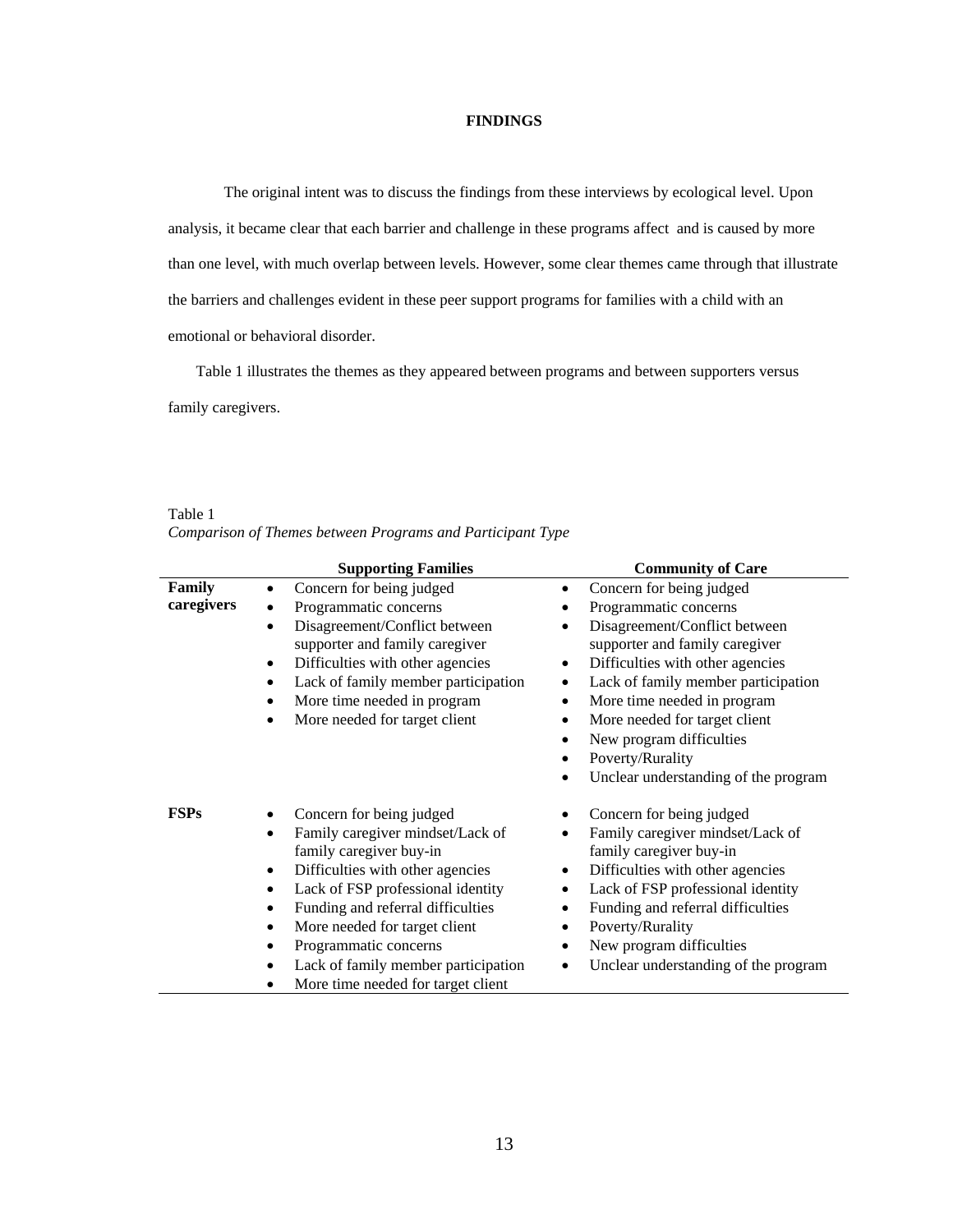### **New Program Difficulties**

 One of the most common response themes for the Community of Care program was in relation to new program difficulties. At the time of the staff interviews, Community of Care was in its 18th month of operation, and at the time of the family caregiver interviews, in its  $21<sup>st</sup>$  month. Some statements were made regarding conflict between the partnering agencies and learning which set of rules to follow. A number of barriers and challenges were related to a management staff member not fulfilling his or her duties as perceived by FSPs. The program had also recently changed its policy regarding who has first contact with families. When the community liaisons were in this role as opposed to the FSPs, participation was a concern.

FSP: "…the way they do it there is, I'll get a referral and I'll read it and I'll think 'yeah well this family really needs our program, they need our help' but there the community liaison makes the initial contact, and they may not do that the first week or the second week or the third week… for the FSP to have to wait on the professional to find time to get in touch with that family, to me, if it's a need, it's a need, it's an immediate need, it's not something that should wait 2 or 3 or 4 weeks down the road to get addressed…because then I'm worryin, you know, 'what is this family doin?' It's either done hit the fan, or fell all to pieces, or solved itself by the time we get involved."

#### **Unclear Understanding of the Program**

Some of the new program difficulties, such as the director not fulfilling his or duties, contributed to

what caregivers and FSPs in Community of Care felt was an unclear understanding of the program within

the community.

FSP: "I think people are starting to get the wrong perception of us, they think we're a money agency. We've had them come in, well, I need help with this, I need help with that, and they're not even a client here. The word's getting out that we actually help people. But you've got to be here. You've got to be a client, you've got to have child and family team meetings and stuff like that. I think after we establish ourselves and stuff like that, it's gonna get better."

### **Difficulties with other Agencies**

There were also many responses related to difficulties with other agencies. These responses were

related to the local department of children's services not fulfilling their obligations, poor experiences with

other agencies leading to family caregivers' hesitance to participate, and barriers to receiving program

recommended services from other agencies.

FSP: "Probably the biggest challenge is when the Department of Children Services is involved, asking the Department of Children Services' case manager to follow through depending on the need. Sometimes, you know, things can wait a week or two. Most of the time they can't, so that can sometimes be a barrier or a hindrance."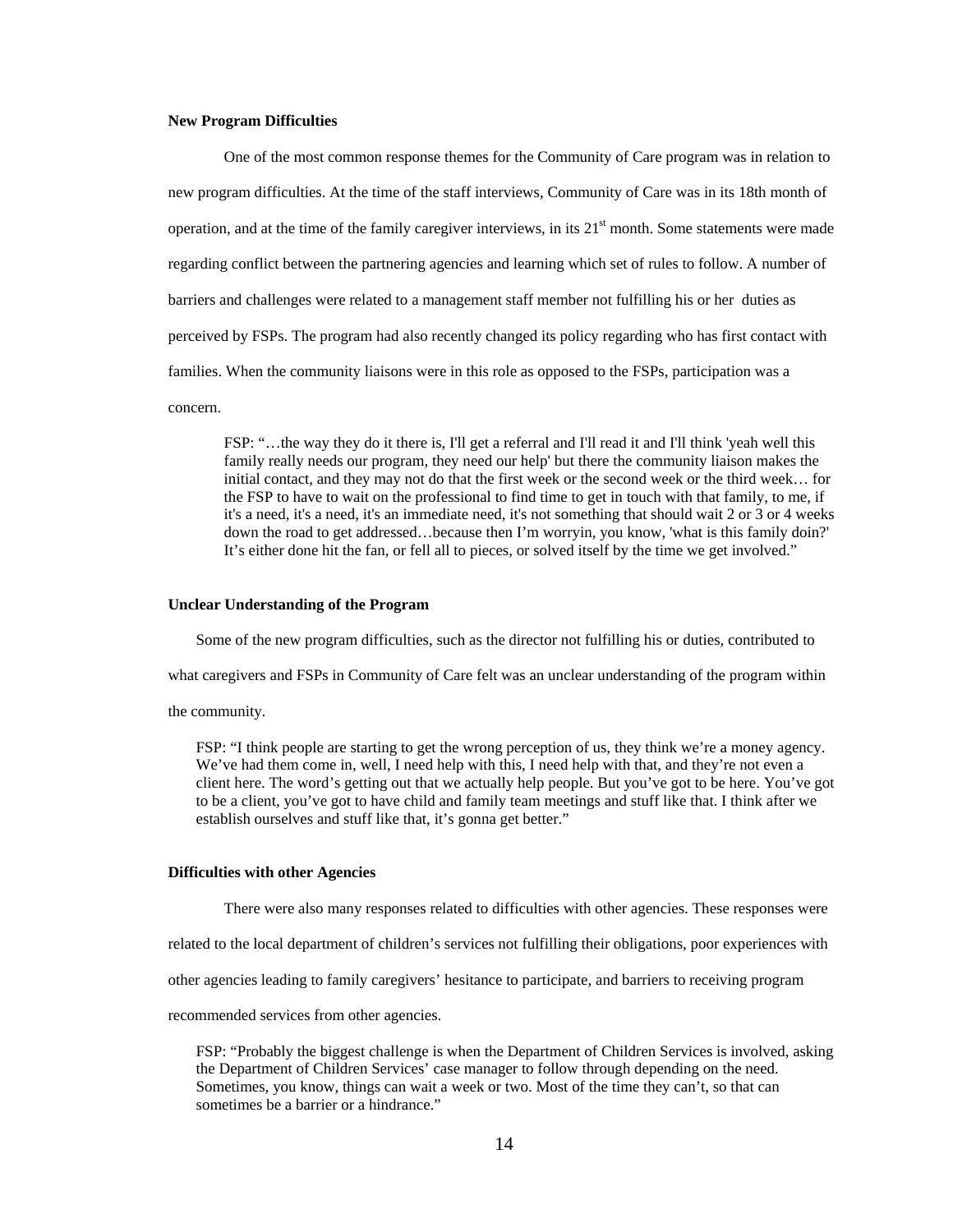### **Concern for Being Judged**

Both FSPs and family caregivers noted a concern that family caregivers (and in one instance, teachers) have about being judged by others for being involved in the program. This was related to being worried about DCS involvement, being told what to do by FSPs, and having others in the community think less of their family.

FSP: "The hindrance I think a lot of times is because it is a small community and that stigma of mental illness sometimes prevents families from calling us, because even though it's confidential, they still have in their mind, somebody may see me coming out of the building and wonder what I'm doing. So that's the hindrance is that stigma from being in a small community, you know that they may be found out I guess or something."

### **Poverty/Rurality**

This stigma was also part of another recurring theme: poverty/rurality. In a small, rural

community, there is a greater stigma towards mental health as well as a greater risk of one's program

involvement becoming public knowledge. Individuals in the area also felt the impact of poverty in that they

could not afford private transportation to program meetings, etc. but living in a rural area, public

transportation options were not available. The rural region also made it difficult for individuals to come to

child and family team meetings and for families to access resources only available in a more urban area.

Family caregiver: "And I said, "I really want to learn how to drive. I really do." But with the office of Vocational Rehab, and you know the program tried to talk with them, to say hey is there any way we can speed this along, to get her to where she can get her drivers, but you know, they were like, "no". And I want to learn how to drive, but I don't want to teach myself, I would prefer to have a teacher. And I gave them contact at the United Cerebral Palsy Foundation, and they were like, 'If you lived closer to the office, we could help you. But you're too far away, I don't really know what to do to help you."

### **Family Caregiver Mindset/Lack of Family Caregiver Buy-In**

Many FSPs noted that family caregivers' mindsets were often challenges to program success and that

lack of family caregiver buy-in was often a barrier to their participation in the program. It's likely this was

tied to stigma regarding mental illness, past experiences with other agencies, and a concern for being

judged.

FSP: "I have another family that I worked with and most of the time parents have hooks, you can hook in on an emotional level, and I have a parent…who I just could not hook in on. And then finally realizing that this parent doesn't have the hook, she either doesn't have the ability, or she's unwilling, it's one of the two. I just think that she's unwilling to try to make things better. She wants everyone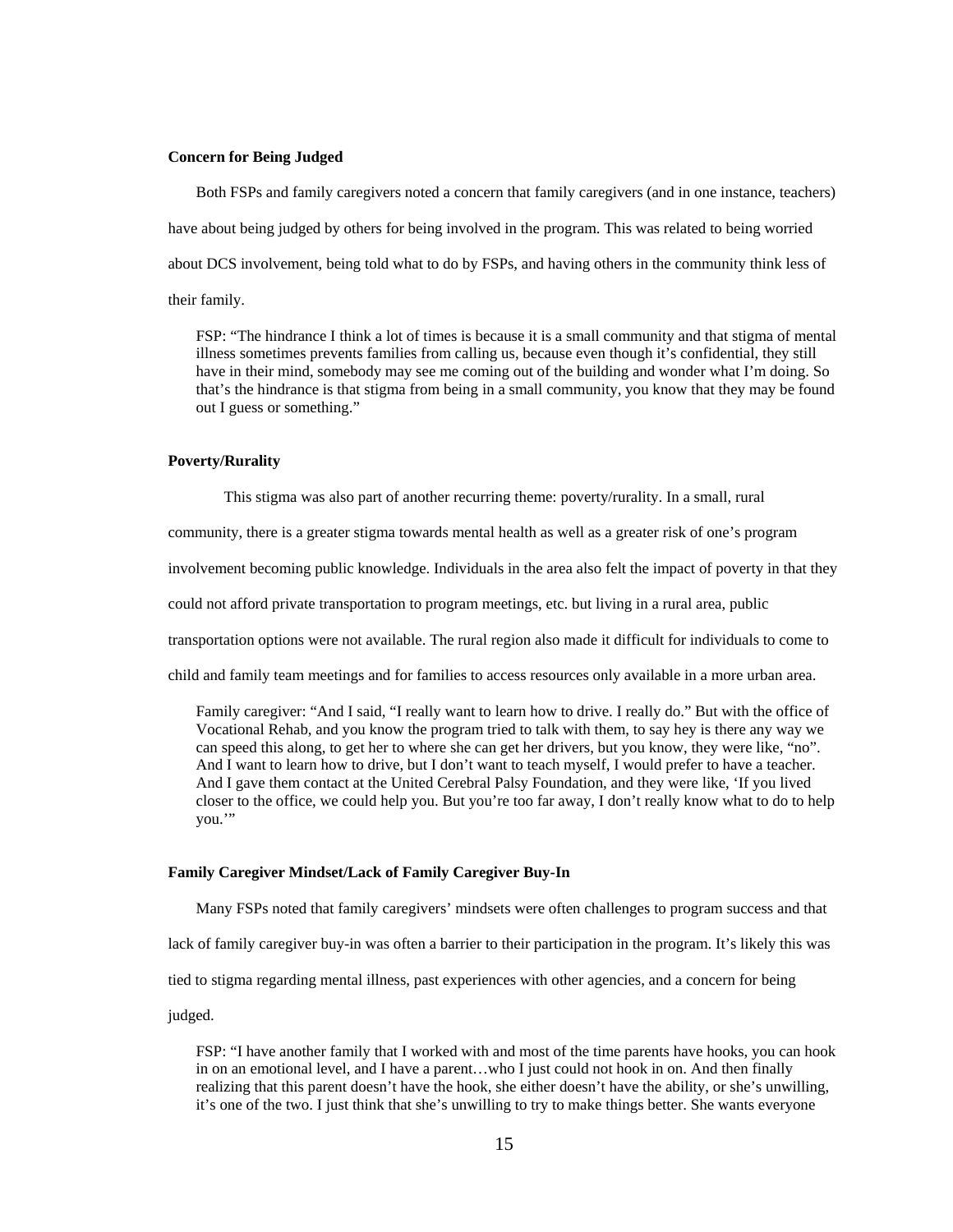else to do it so, those are probably the challenges… Or having a parent who, who thinks that the child is the problem, it's the child's behaviors and thinking that, you know, that there's nothing wrong with their parenting style."

### **Disagreement/Conflict Between Supporter and Family Caregiver**

Potentially due to some of the family caregiver mindset concerns above, some family caregivers noted

their having some conflict or disagreement with their FSP. This included personality clashes, different

beliefs of what was best for the target client, and concerns over what the supporter should do in certain

situations.

Family caregiver: We were kind of a little bit taken aback. [FSP] is very abrupt and can be very condescending… And it's not appreciated and as parents, we're goin through enough you know. We're dealin, our lives are just so stressful and we're tryin to do the right thing. The last thing we need is someone to jump down our throat and to treat us like that.

#### **Lack of FSP Professional Identity**

FSPs, especially in the longer running Statewide Advocacy program, saw their lack of professional

identity as a challenge in their work. Though generally considered to be professionals within the program,

they were not in the larger system, and this was found to be disheartening.

FSP: "We have constantly had to beat down the perceptions for me to define what professional is. And I think more or less, and when I say for me, I know that this program with all my bein, this program would not be what it is without, without the FSPs. It just wouldn't. But they view the views of what people, people's definition of professional, which in our work dynamic, bein a counselor, it's the degrees, it's havin the masters, the PhD. And if you don't have those credentials behind your name that you're not knowledgeable, and you don't know what you're doin."

#### **Funding and Referral Difficulties**

FSPs in both programs found problems in being eligible for funding (sometimes related to their lack of

professional identity), actually getting reimbursed, getting enough funding, and receiving appropriate

referrals.

FSP: "…just the way the referrals, the limited way the referrals are comin in and the way the funding is, I need to set it up billable, make sure all the billable is in order, is gonna work, before two years down the road and they're not gonna pay because you didn't cross that 't', you know, that type thing."

#### **More Time Needed for Families in Program**

In part due to the funding difficulties mentioned above, FSPs and family caregivers alike mentioned a

need for families to have more time in the program. Because of the intricate nature of the funding, one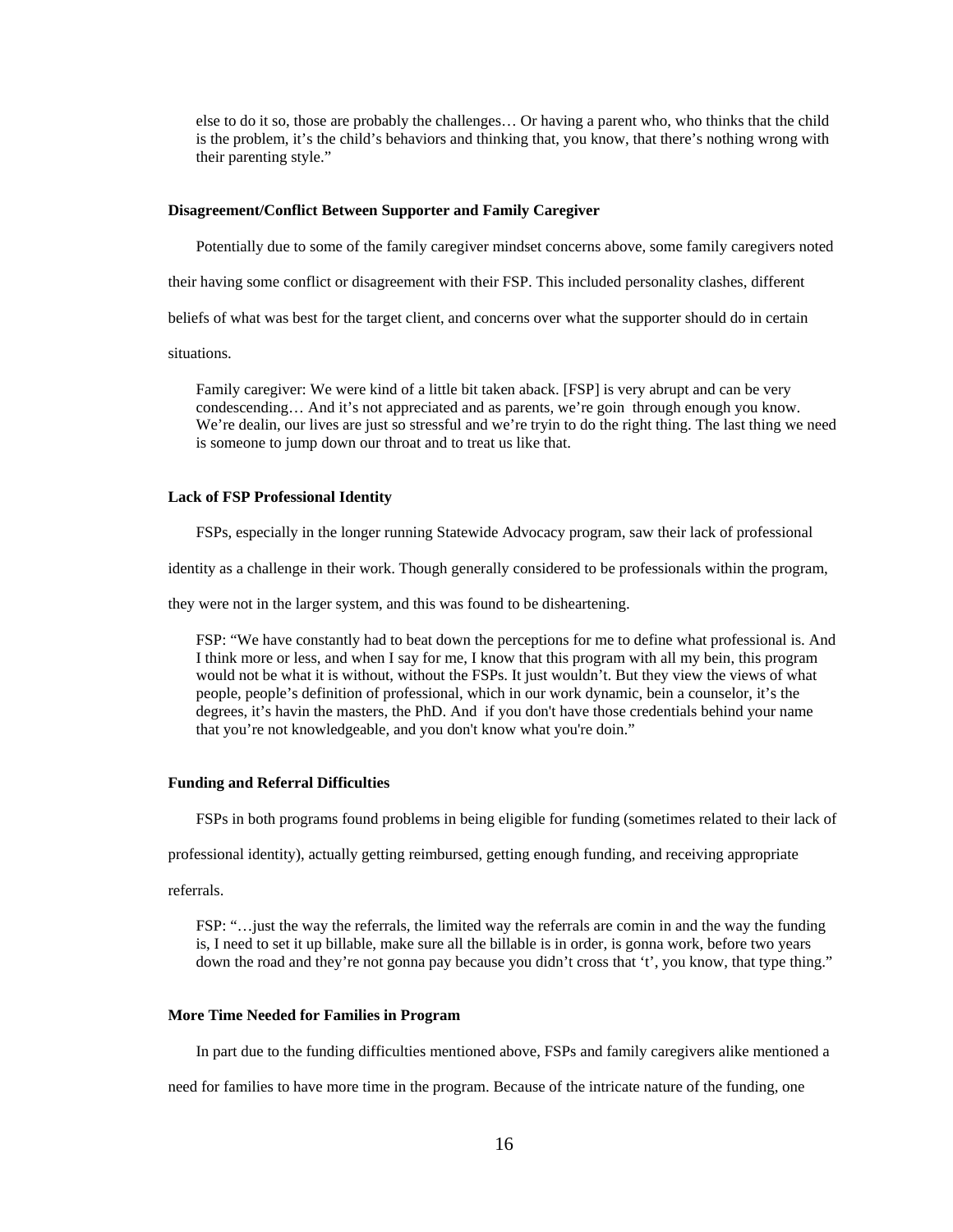family caregiver also mentioned wishing she had more certainty about how much longer they had.

Family caregiver: "See, that's what I'm saying – I don't know if Community of Care just has so many kids...I just feel like everything's so short. And I think that's because of money, too." Family caregiver: "You can say 'I'm gonna do this for 3 months and you should be fixed'. Well that sounds wonderful but sometimes it's not logical."

### **More Needed for Target Client**

Along with more time, family caregivers responded that they felt as if the program was not doing

enough for their child and that the child's behaviors were not changing as they'd like. Some family

caregivers mentioned specific things they needed (such as a male role model for their child) while others

just noted the program hadn't helped the child.

Family caregiver: "I talked with [FSP] the other day, I said, "You know [FSP], I really think that ya'll need to focus more on the child than the parent. This child needs to be in a support group with other children that have the same problem he has. So he can hear some of the solutions they have, some way other than the anger and the, the stuff. I said, 'I really feel like he needs to be in a support group more than we do. We're doing all we can do.'"

### **Programmatic Concerns**

In addition to family caregivers noting the programs' focus on the parents instead of the child as a

problem, family caregivers and FSPs had concerns with other ways in which the program was run. Family

caregivers noted FSPs and behavior specialists not having enough experience and not being available

enough. FSPs were challenged by not being considered professionals within their programs and with the

driving required of them.

FSP: "One other thing, I think is somethin and that is just to me more financially feasible is that, dependin on the size of the area that the agency is goin to provide family support services, that in order to be more cost effective, I would think that, to have a supporter serve children in a certain area … if I serviced the children in this area, she services the children in this area, that's gonna save the agency money in mileage reimbursement when they have to pay us, its gonna most importantly save our time... they need to look at the, the placement geo-geographically where the clients are..."

#### **Lack of Family Member Participation**

Both Statewide Advocacy and Community of Care lead with the premise that the whole family is

integral in bringing about positive change. FSPs and family caregivers mentioned instances of secondary

family caregivers not participating in the program, family caregivers arguing, and index clients choosing

not to participate themselves.

Researcher: "Has Community of Care helped at all with any of the interactions with [child's father]?"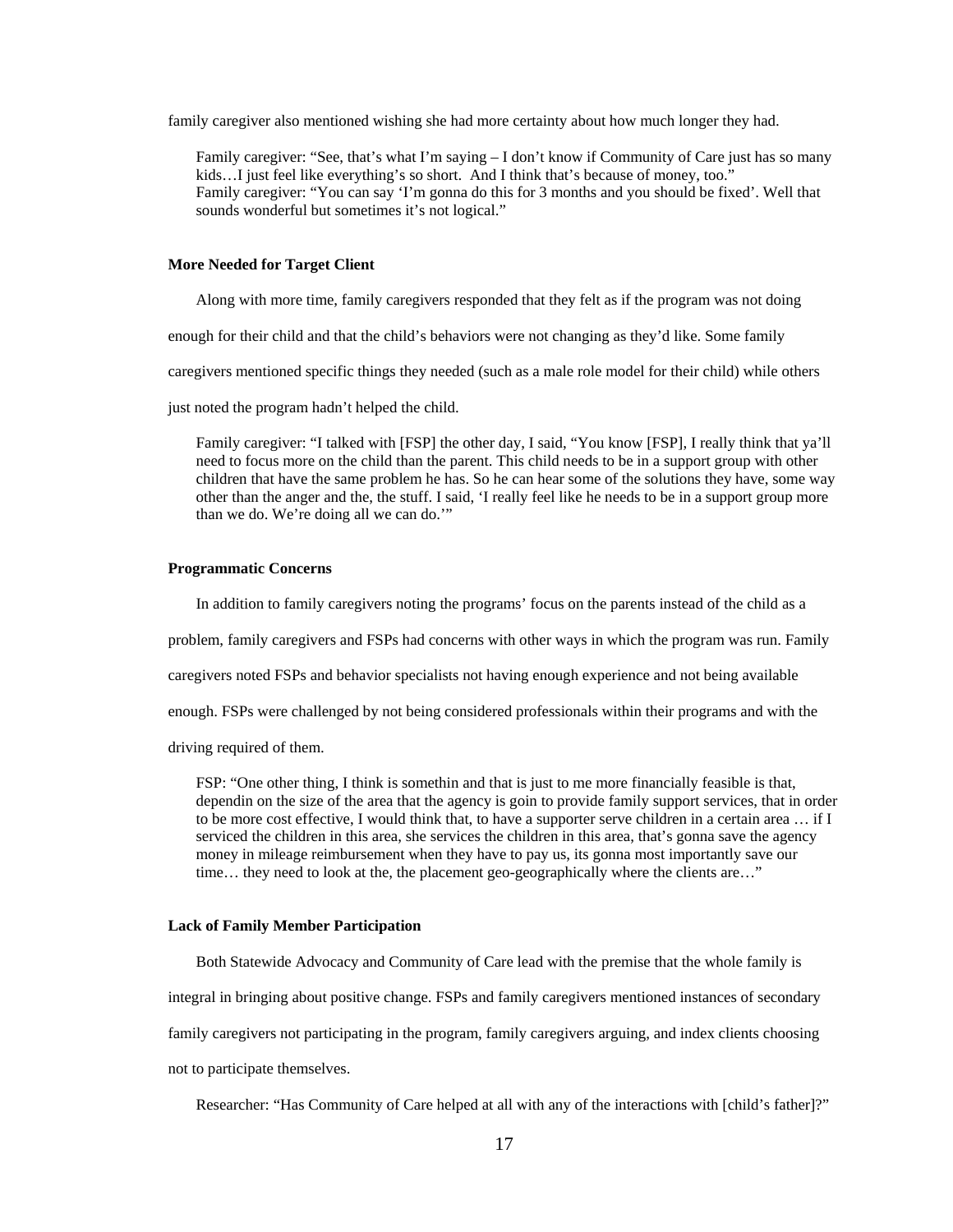Family caregiver: "Well, upon my request, they didn't offer anything, but upon my request because of just who he is and everything, I said, "Don't even bother." Because, for one thing, [supporter] is African-American and he's very, my ex-husband is very prejudiced, it just wouldn't have worked, right off the bat. He's very judgmental based on people's physical appearances, I mean he would have had a problem with [community liaison, who is very short ]. In the long run it just probably would have caused more drama. I mean they offered. You know, everybody suggested, you know, "Shouldn't we…." I'm like, "Yeah, that would be great if we lived in a perfect world!" but you know, unfortunately he's just not open to it."

### **Ecological Level Findings**

 Table 2 illustrates that the majority of recurring themes in barriers and challenges could be understood by more than one ecological level, with many being part of three or more levels. For example, the issue "concern for being judged" applies to the individual level, since it affects individuals and is sometimes done just by individuals. It applies to the program level, because family caregivers are concerned that the program as a whole will judge them. In the community, specifically the rural area Community of Care operates in, there is a mental health stigma that family caregivers try to avoid. This issue is present in a systemic way due to an overall fear of the child services field judging the family caregivers. Barriers and challenges were found most frequently within the individual, system, and program. This is similar to the barriers and challenges found in the literature, which fell mostly in these levels as well.

### Table 2

| Recurring Themes and the Ecological Levels to Which They Apply |  |  |  |
|----------------------------------------------------------------|--|--|--|
|                                                                |  |  |  |

|                                         | Individual   | Family | Program | Community | System |
|-----------------------------------------|--------------|--------|---------|-----------|--------|
| Concern for being judged                | X            |        | X       | X         |        |
| Poverty/Rurality                        |              |        |         | X         | X      |
| Family caregiver mindset/Lack of family | $\mathbf{X}$ | X      |         |           |        |
| caregiver buy-in                        |              |        |         |           |        |
| Programmatic concerns                   | X            |        | X       |           |        |
| New program difficulties                | X            |        | X       | X         | X      |
| Disagreement/Conflict between supporter | X            |        |         |           |        |
| and family caregiver                    |              |        |         |           |        |
| Difficulties with other agencies        | X            |        | X       |           | X      |
| Lack of family member participation     | $\mathbf{x}$ | X      |         |           |        |
| Lack of FSP professional identity       | X            |        | X       |           | X      |
| Funding and referral difficulties       |              |        | X       |           | X      |
| More time needed in program             |              |        |         |           | X      |
| More needed for target client           | X            |        | X       | X         | X      |
| Other/Isolated                          | X            |        | X       |           |        |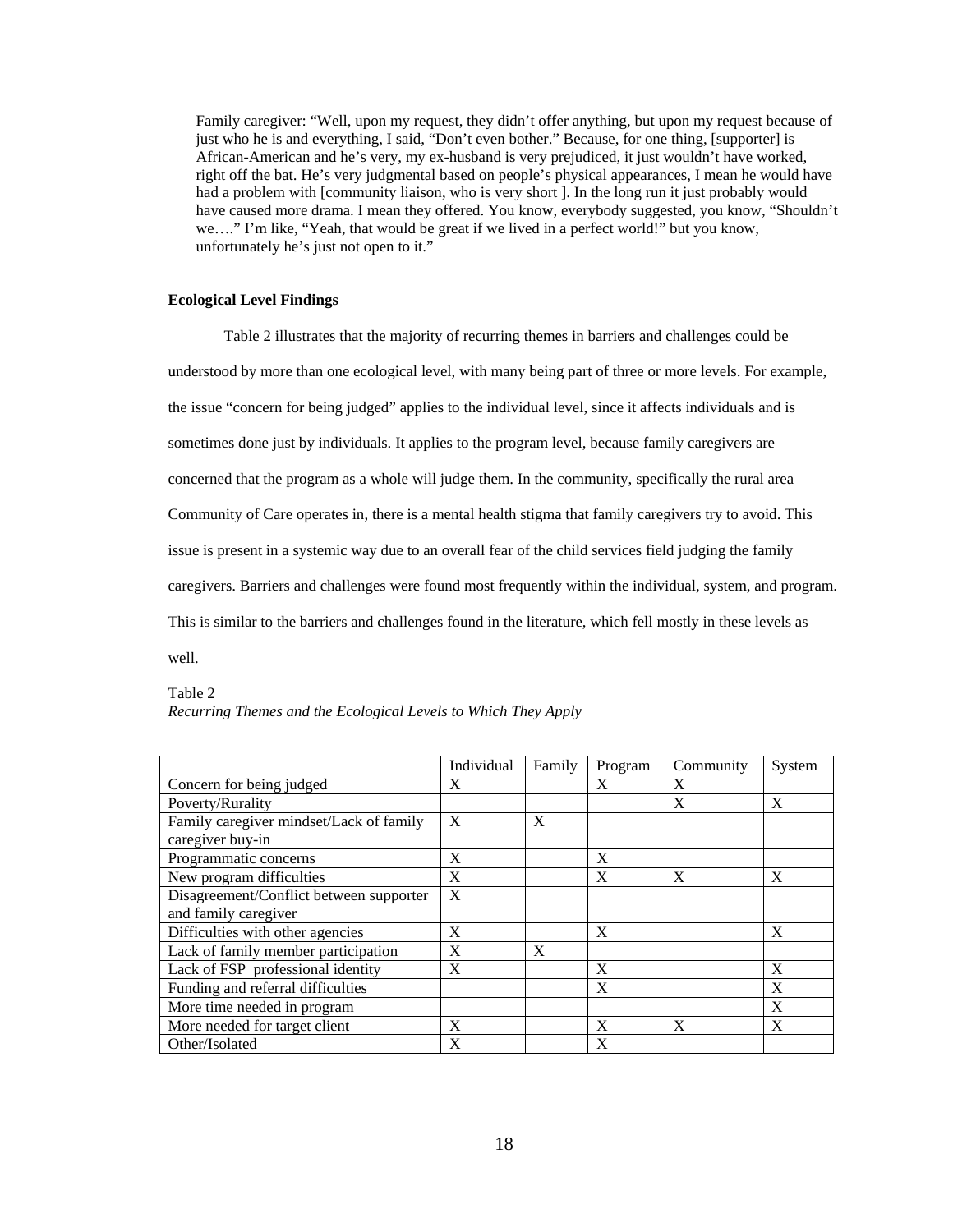### **Initial Responses**

Despite the number of responses related to the barriers and challenges FSPs and family caregivers

experienced, it is important to note that the interviews also showed a high level of satisfaction with the

programs both as staff members and participants.

Researcher: "Have there been any sort of hassles or challenges or barriers to working with the program?"

Family caregiver(mother): "No, no, I was like amazed how Statewide Advocacy, how they bend over backwards to help us."

Family caregiver (father): "Yes, I'm amazed at the coming to the house, I mean…I think that is almost unbelievable."

Family caregiver: "I can't, you know, I'm kinda the type that I usually can find something, well this needs to be changed, or this can be done to make it a little bit better but, I cant really give you suggestion for if a change needs to be made. I mean maybe there does, but I sure cant think of it. It worked, it's worked for us.

### **DISCUSSION**

 This study sought to uncover the barriers and challenges perceived by family supporter programs and family caregivers in the participation and success of peer support programs for family caregivers of children with emotional and/or behavioral disorders in order to inform future service delivery. Despite positive outcomes in the evaluations of similar programs, and praise for the programs studied at hand, it is clear that such barriers and challenges exist. What is potentially most striking is the number of barriers and challenges related to the system as a whole, given that one of the objectives of these programs is to help navigate the intricacies within the system. In a similar vein, it is interesting to note that fewer barriers and challenges fell into the family level than any other level, further indicating that service delivery change needs to be focused outside of the family.

 Many of the barriers and challenges found in this study were the same or similar to barriers and challenges noted in previous studies of similar programs. The need for more time (Boudin, 1998), more needed in general (Iscoe & Brdelon, 1985), stigma concerns (Richert et al., 2007; Goldstein, 2005), and conflict between supporters and participants (Nicholas & Keiltry, 2007; Richert et al., 2007) were all noted by caregivers in Community of Care and Supporting Families as well as other programs.

Barriers and challenges noted by peer supporters in this study were also matched to previous findings: lack of professional identity (Meehan et al., 2002; Moran et al., 2007; Foreman et al., 2005; Iscoe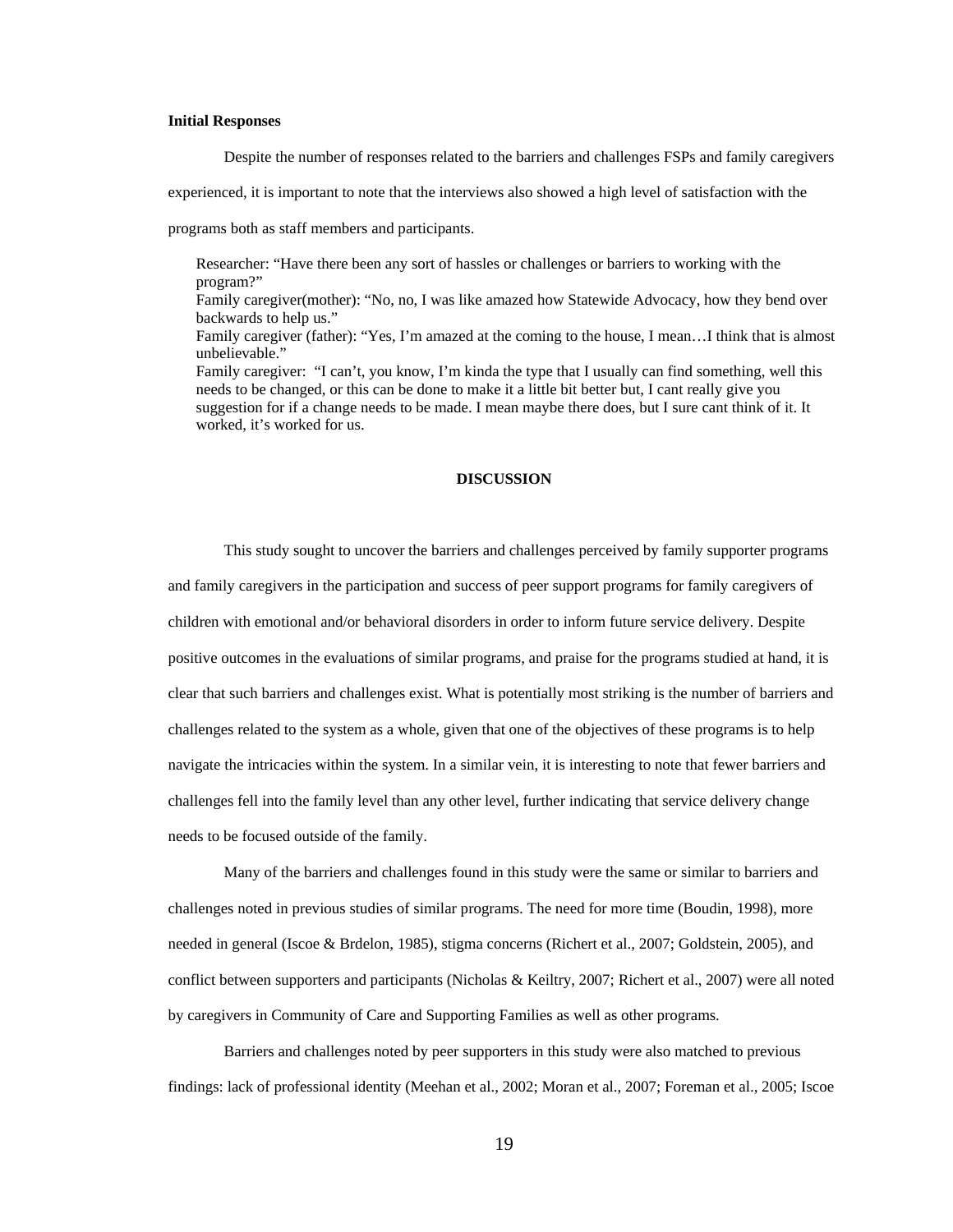& Bordelon, 1985), difficulties with other agencies (Moran et al., 2007; Sakwa & Ireys, 2006; Manalo, 2008), funding issues (Sakwa & Ireys, 2006; Manalo, 2008), feeling more is needed (Iscoe & Bordelon, 1985), and frustration with participant mindset (Marino et al. 2007; Iscoe & Bordelon, 1985). Hoagwood et al. (2010) found that a crucial component of family-lead family support programs that differed from clinician-lead programs was the focus on advocacy (both advocating for the families and teaching advocacy skills). In a system where peer supporters must struggle to advocate for themselves, it may be even more difficult for them to advocate and teach advocacy for and the families.

 There were some findings from the present study that are new to the literature: new program difficulties, unclear understanding of program, poverty/rurality, programmatic concerns, and lack of family member participation. The first three of these are likely specific to the programs researched here, and lack of family member participation is specific to family-based peer support programs. It is also possible that since this study asked questions specifically probing for difficulties, more secondary or underlying concerns came out.

### **Limitations**

The most serious limitation to this study is the relatively small number of participants, and that all family caregiver participants had engaged with the programs – no unengaged family caregivers agreed to participate. Though some inferences can be drawn about barriers to participation based upon FSPs' and engaged family caregivers' experiences, much more could be learned from the experiences of individuals who chose not to participate in the program. The referral and engagement process are, in and of themselves, crucial to understand in order to understand how to better enhance program participation and success. Additionally, this study focused only on the family caregivers and FSPs. As evidenced by findings, other individuals, such as behavior specialists, community liaisons, and other agency professionals, are important to program success and participation as well. Finally, the findings from this study are mostly exploratory and thus cannot be generalized to other peer support programs of this nature. That said, much can be learned about the barriers and challenges explored here and how they may apply to other programs and agencies.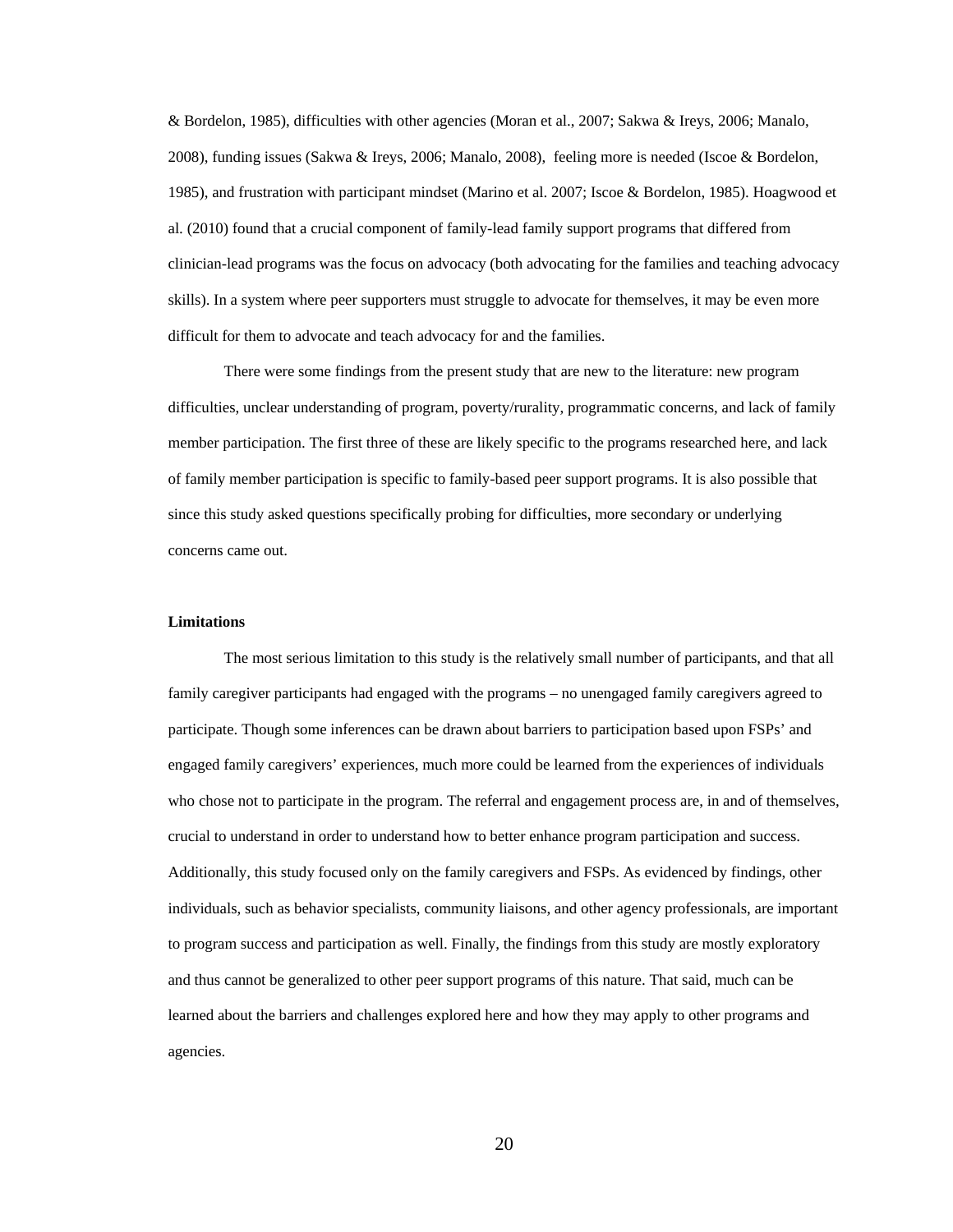### **Implications for Research**

It is imperative for future research to access the viewpoints and experiences of families that did not engage, through choice or through circumstance, with the programs. In this process, programs may better understand how to recruit and retain families. Longitudinal research that involves interviewing families at each step throughout the referral, engagement, participation, and termination process would be useful as well. The findings of this study show that such programs are not perfect and have room for improvement; research could also be useful in determining what barriers and challenges are the most problematic.

### **Implications for Practice**

A clear implication for practice from these findings is the need for peer support programs to forge positive relationships with other agencies. This may lead to a better recognition of supporters as professionals, timely and appropriate referrals, consistent funding, and ensuring wraparound and system of care principles are in place. In practice, there's a clear need for supporters to advocate for themselves in the profession. There also appears to be a clear need for new programs to concern themselves with the negative effects of program startup issues, particularly the reputation of the program within the community and system.

Due to past negative experiences and the intersection of fear over being judged by others and needing to come to terms with the situation, there is a breakdown at the place where family caregivers become engaged. It is imperative that there be a way of ensuring family caregivers better understand the program and feel more comfortable with the prospects of having more people from the system in their lives.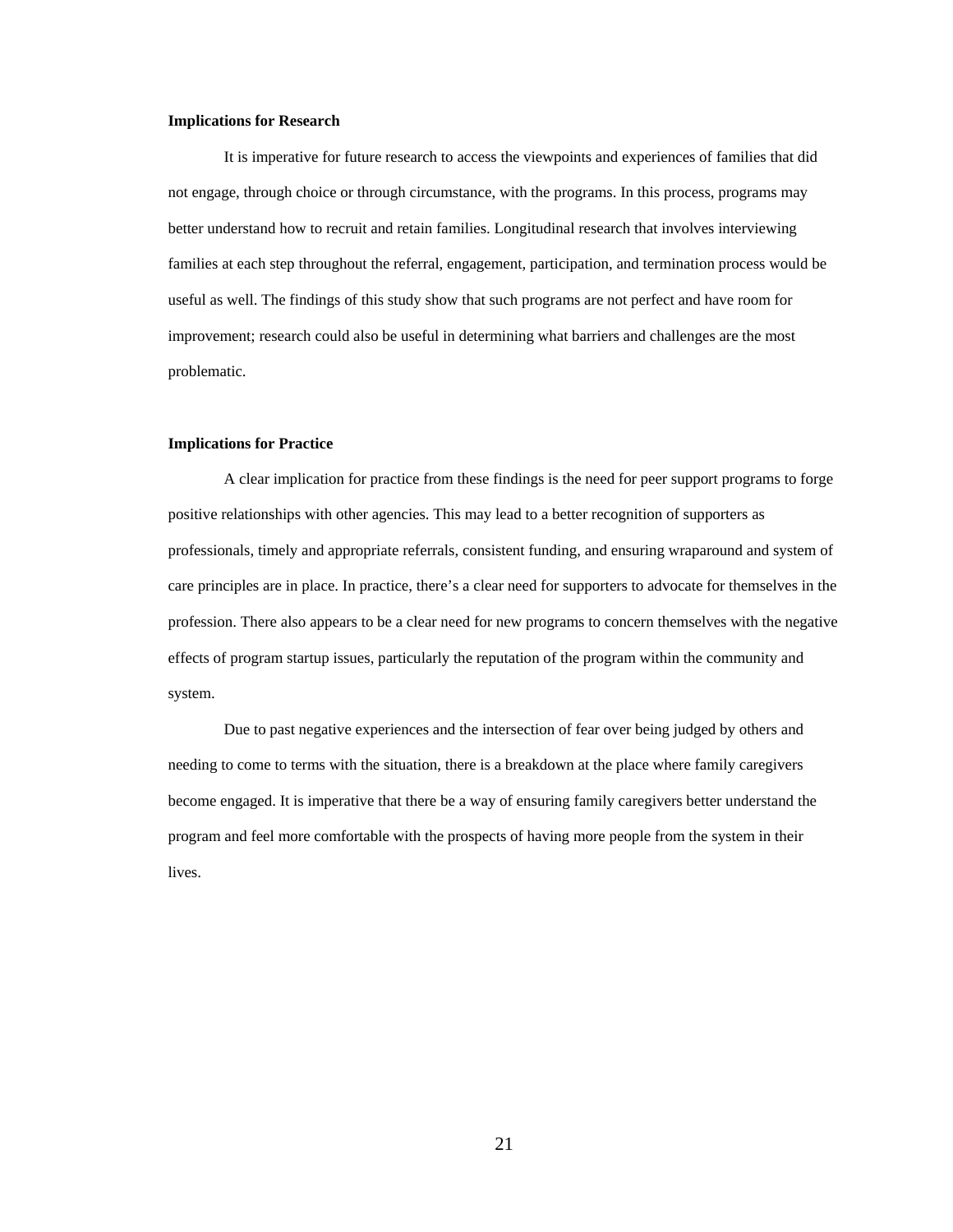### Appendix A

### Guiding Framework for Interviews

### *Participating Family Caregivers:*

- 1) Tell me about your experience with the Supporting Families program.
- 2) Probes:
- How did you first hear about the services offered by Supporting Families?
- Why did you choose to get involved with Supporting Families?
- What have you received from your involvement with Supporting Families?
- In what ways has involvement with Supporting Families impacted your child's well-being?
- In what ways has involvement with Supporting Families impacted your personal well-being?
- What has been the most helpful thing about being involved with Supporting Families?
- What, if anything, makes Supporting Families different from other agencies or places where you have attempted to get help for your child(ren)?
- What could Supporting Families do to improve your experience or better assist you and your family?
- What challenges do you face in participating with Supporting Families? [transportation, scheduling, friend/neighbor opinions, etc.]
- What are the challenges for families with the process employed by Supporting Families as you see them?

### *Family Support Providers:*

- 1) Tell me about your experience with the Supporting Families program.
- 2) Probes:
- How did you first hear about the services offered by Supporting Families?
- Why did you choose to get involved with Supporting Families?
- In what ways have you benefited from your involvement with Supporting Families?
- What are the challenges with the process employed by Supporting Families as you see them?
- What do you feel makes Supporting Families unique as a mental health agency?
- What do you feel makes Supporting Families unique as a place of employment in the human services field?
- What are the benefits you see of the unique structure of Supporting Families as a co-located mental health professional office and family advocacy group?
- What are the challenges you face specific to the unique structure of Supporting Families?
- What are the challenges you face specific to the clients you serve?
- If another agency were attempting to start a similar endeavor, what is the first piece of advice you would give them?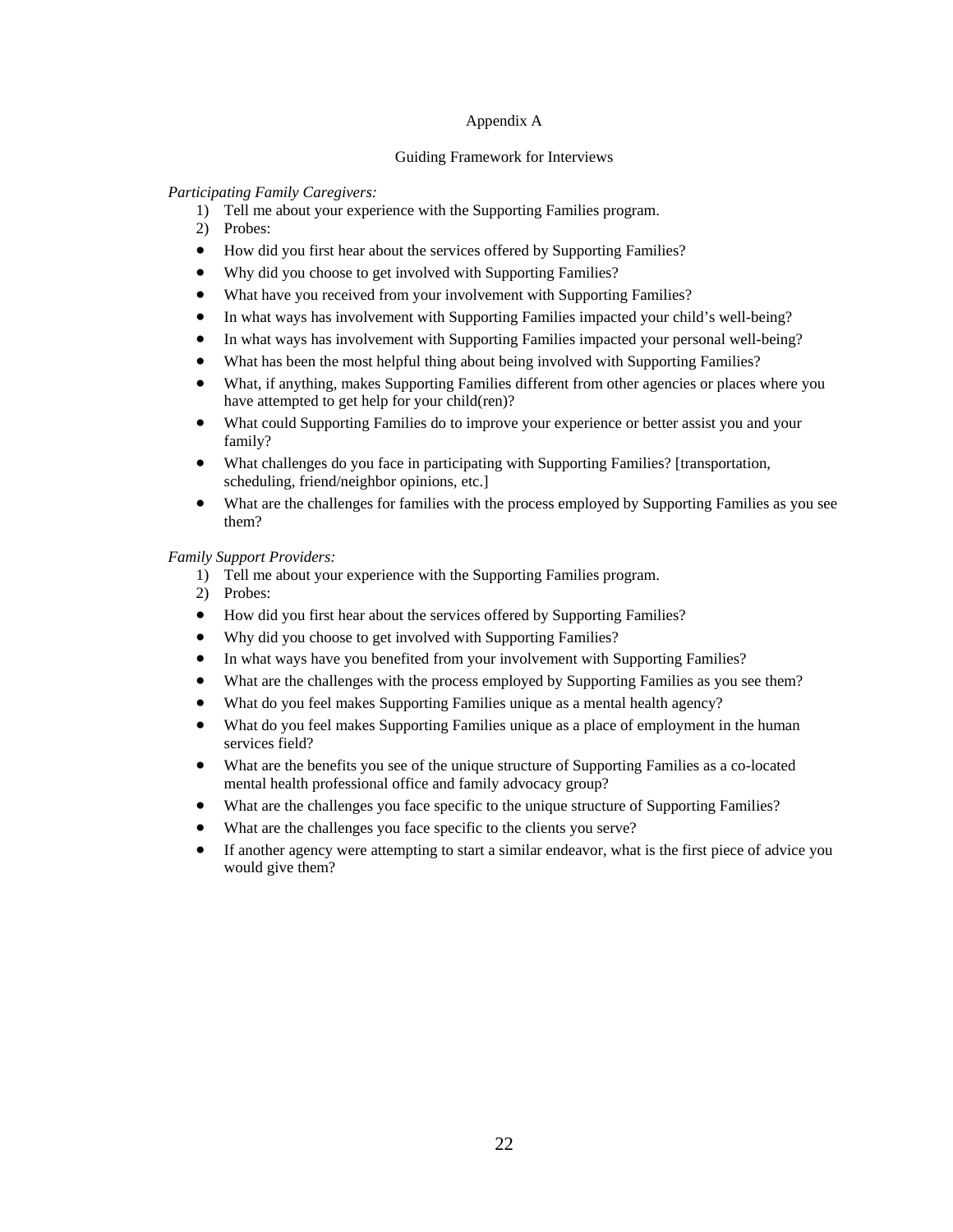### Appendix B

#### Script for Initial Phone Contact

 "Hi, my name is \_\_\_\_\_\_, and I'm a doctoral student at the university We are doing a research study about the Supporting Families program. [Staff who gained consent] at Statewide Advocacy let us know that you might be interested in participating in the study. Can I tell you a little bit about the study now, or is there a better time to talk?"

### *Family caregiver participants*

 "We are trying to learn more about mental health services for children in [southeastern state]. We would like to talk to families whose children have received services from Supporting Families to find out your thoughts and opinions on the services, the referral process, and what you think are the benefits and challenges of the way Supporting Families operates. We would also like to talk about the benefits and challenges of having a service like this in your community. We will be able to pay for your time in participating. Whether you participate or not is totally up to you and will not affect your services in any way. Anything you tell us will be confidential."

#### *Family Support Providers:*

"We are trying to learn more about mental health services for children in [southeastern state]. We would like to talk to staff from Supporting Families to find out your thoughts and opinions on the services, the referral process, and what you think are the benefits and challenges of the way Supporting Families operates. We would also like to talk about the benefits and challenges of having a service like this in your community. Statewide Advocacy has agreed that you can use work time for this interview, put it will be private and they will not know whether or not you actually participated. Whether you participate or not is totally up to you and will not affect your job in any way. Anything you tell us will be confidential."

#### *Continue with this for all interviews:*

The interview would take about an hour. If you are unable to travel to Statewide Advocacy, an interviewer will gladly come to your home or a place that is convenient for you. The interviewer will be a graduate student from the university. The questions asked will be about your experience with Supporting Families. If you are willing, the researcher will audiotape the interview. The tape will be transcribed and then destroyed.

You do not have to participate in the interview. If you choose to, then want to stop at any time during the interview, that is fine. If you decide not to participate, any relationship you have with the interviewer or the university or Statewide Advocacy will not be harmed in any way. Everything you tell the interviewer will be confidential, meaning that names will not be connected with the information you give in any way. As with any study, there is a small possibility that confidentiality will be broken, but we will do everything possible to see that does not happen.

By participating in this research study, you will be helping to develop a better understanding of children's mental health services, perceptions about the services of Supporting Families and reasons why people stay involved in or leave agencies such as Supporting Families. You would be able to have a copy of any reports that are written as a result of this study. Do you have any questions?" "Does this study sound like something you might be interested in participating in?"

#### *If the person says no, thank them for their time and end the call.*

### *If the person says yes, say:*

"Can we schedule a time to meet? We will be doing interviews on [DATES]. Would you be able to come to the Statewide Advocacy offices on any of those days? We can also send a researcher to your home if you prefer."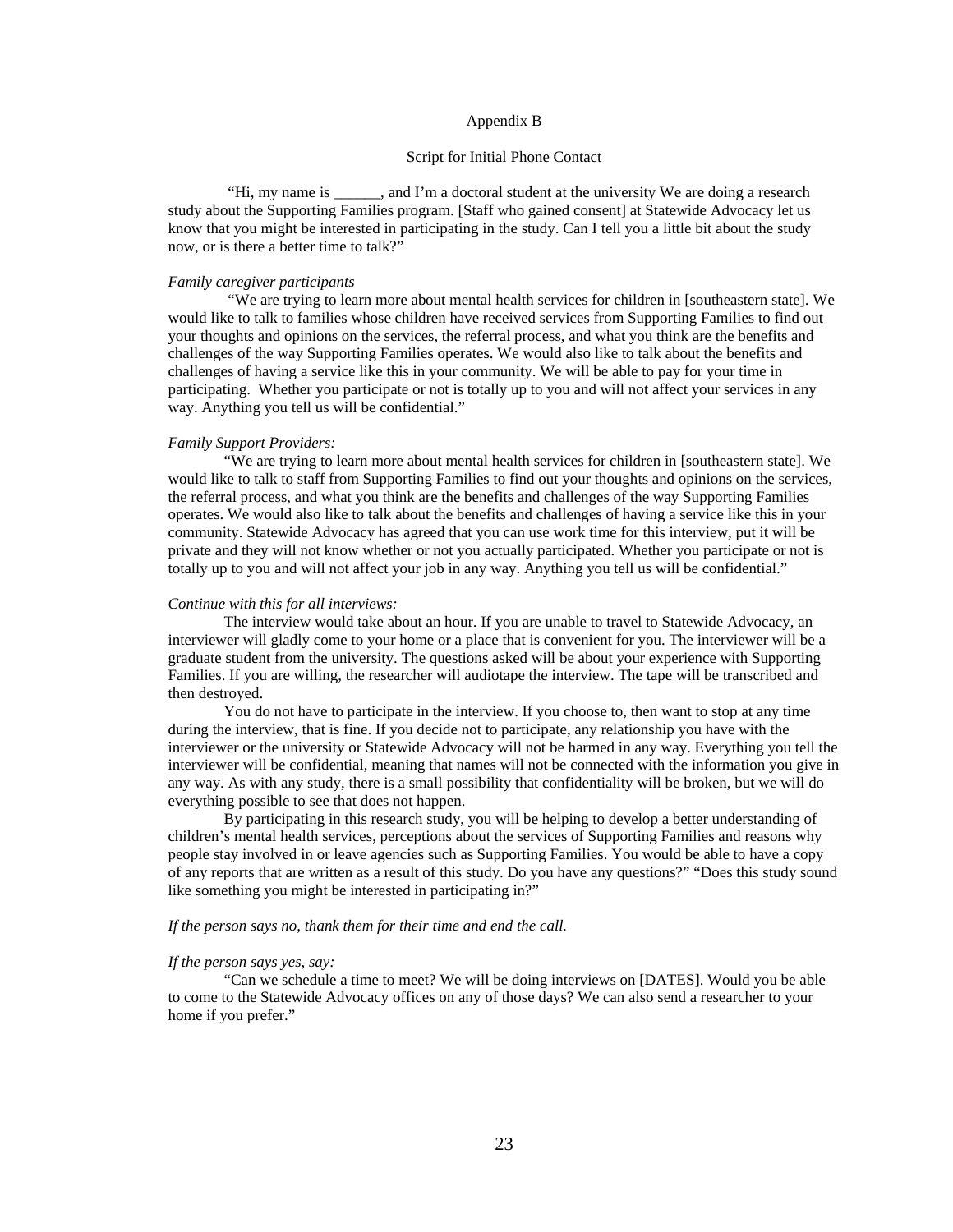### Appendix C

### Script for Initial Phone Contact of Family Caregivers by Supporting Families

"Good morning (afternoon/evening), my name is \_\_\_\_\_\_\_ and I am the director of the Supporting Families program at Statewide Advocacy. I am calling you about an opportunity to be interviewed by staff at the university. They are doing a study about the Supporting Families program and want to talk privately with parents who have had any contact with us. Can I tell you a little bit about the study now, or is there a better time to talk?"

 "Statewide Advocacy is trying to improve our Supporting Families program and has asked the university to conduct an independent and private study so that family members can feel free to say whatever they want. They would like to talk to families whose children have had any contact with Supporting Families to find out your thoughts and opinions on the services, the referral process, and what you think are the benefits and challenges of the way Supporting Families operates. They will be able to pay you for your time in participating. Whether you participate or not is totally up to you and will not affect your services in any way. Anything you tell them will be confidential. They are only providing us with a group-level report with no names."

"Does this study sound like something you might be interested in participating in?"

*If the person says no, thank them for their time and end the call.* 

### *If the person says yes, say:*

"Do I have your permission to give the following information to Vanderbilt: Your name and phone number, the best time of day to reach you, your child's age and gender."

#### *If the person says no, thank them for their time and end the call.*

*If the person says yes, get the information and then say:*  "Thank you for your interest and help in this."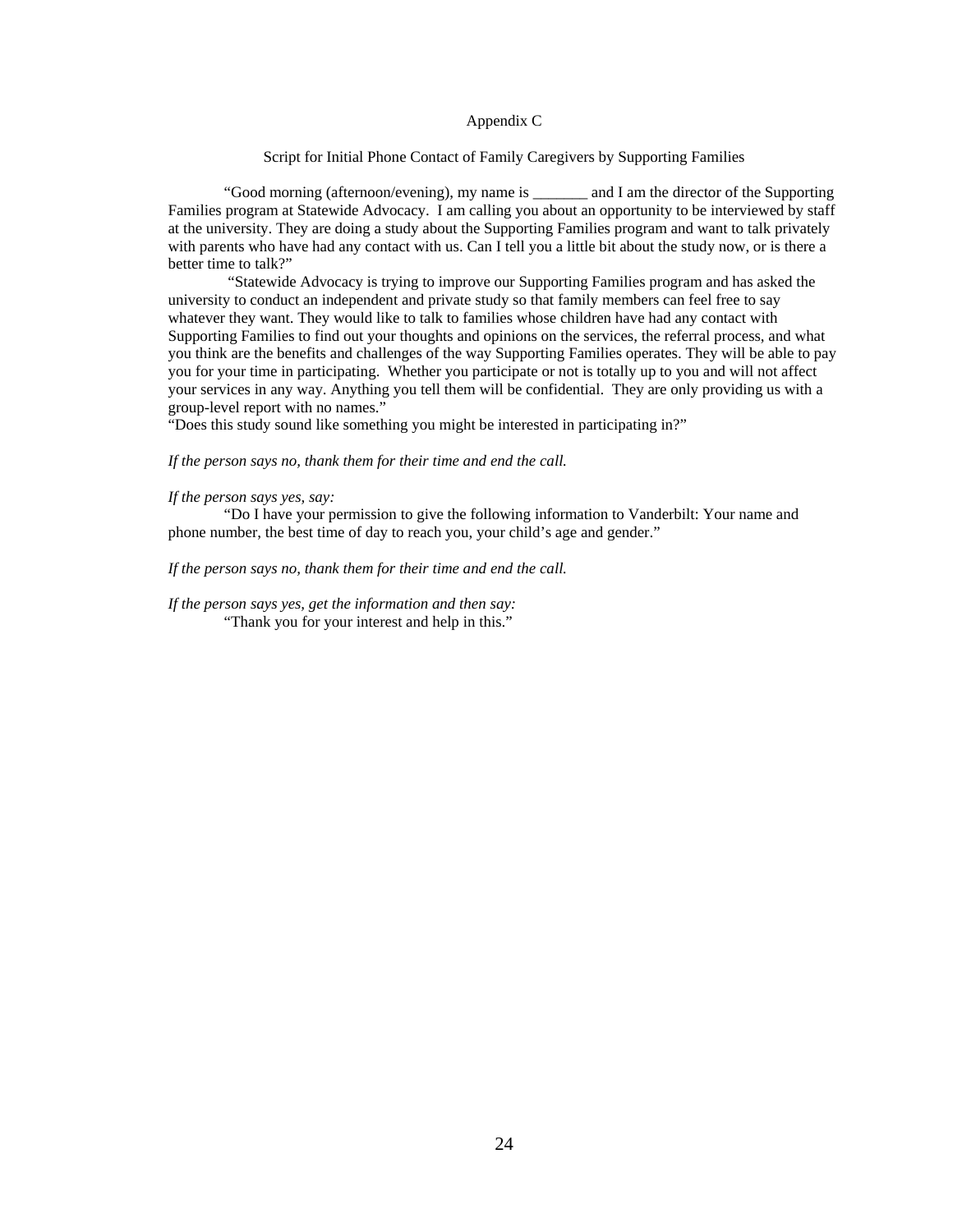### **REFERENCES**

- Alaggia, R., Michalski, J., & Vine, C. (1999). The use of peer support for parents and youth living with the trauma of child sexual abuse: An innovative approach. *Journal of Child Sexual Abuse, 8*(2), 57-75.
- Barker, R.G. (1968). *Ecological psychology: Concepts and methods for studying the environment of human behavior*. Stanford, California: Stanford University Press
- Boudin, K. (1998). Lessons from a mother's program in prison: A psychosocial approach supports women and their children. *Women & Therapy, 21*(1), 103-125.
- Bronfenbrenner, U. (1986). Ecology of the family as a context for human development: Research perspectives. *Developmental Psychology, 22*, 723-742.
- Brown, D. Shepherd, M. D., Wituk, S. A., & Meissen, G. (2007). How settings change people: Applying behavior setting theory to consumer-run organizations *Journal of Community Psychology, 35*(3), 399-416.
- Castelein, S., Bruggeman, R., van Busschbach, J.T., van der Gaag, M., Stant, A.D., Knegtering, H., & Wiersma, D. (2008). The effectiveness of peer support groups in psychosis: A randomized controlled trial. *Acta Psychiatr Scandinavia, 118*, 64-72.
- Edwards, H., Nash, R., Yates, P., Walsh, A., Fentiman, B., McDowell, J., Skerman, H., & Najman, J. (2001). Improving pain management by nurses: A pilot peer intervention program. *Nursing and Health Sciences, 3*, 35-45.
- Foreman, T., Willis, L., & Goodenough, B. (2005). Hospital-based support groups for parents of seriously unwell children: An example from pediatric oncology in Australia. *Social Work with Groups, 28*(2), 3-21.
- Goldstein, D. (2005). A comparison of utilization of peer support services and perceived stigma within the Vermont State Police. *Forensic Examiner,* 44-48.
- Gyamfi, P., Walrath, C., Burns, B., Stephens, R., Geng, Y., & Stambaugh, L. (2010). Family education and support services in systems of care. *Journal of Emotional and Behavioral Disorders, 18*(1), 14-26.
- Hoagwood, K. E. (2005). Family-based services in children's mental health: a research review and synthesis. *Journal of Child Psychology and Psychiatry*, *46*, 690–713.
- Hoagwood, K.E., Cavaleri, M.A., Olin, S.S., Burns, B.J., Slaton, E., Gruttadaro, D., & Hughes, R. (2010). Family support in children's mental health: A review and synthesis. *Clinical Child and Family Psychology Review, 13*, 1-45.
- Holden, E.W., O'Connell, S.R., Liao, Q., Krivelyova, A., Connor, T., Blau, G., & Long, D. (2007). Outcomes of a randomized trial of a continuum of care services for children in a child welfare system. C*hild Welfare*, *86*, 89-114.
- Hunkeler, E., Meresman, J., Hargreaves, W., Fireman, B., Berman, W., Kirsch, A., Groebe, J., Hurt, S., Braden, P., Getzell, M., Feigenbaum, P., Peng, T., & Salzer, M. (2000). Efficacy of nurse telehealth care and peer support in augmenting treatment of depression in primary care. *Archives of Family Medicine, 9*, 700-708.
- Iscoe, L. & Bordelon, K. (1985). Pilot Parents: Peer support for parents of handicapped children. *Chronic Illness and Handicapping Conditions, 14*(2), 103-109.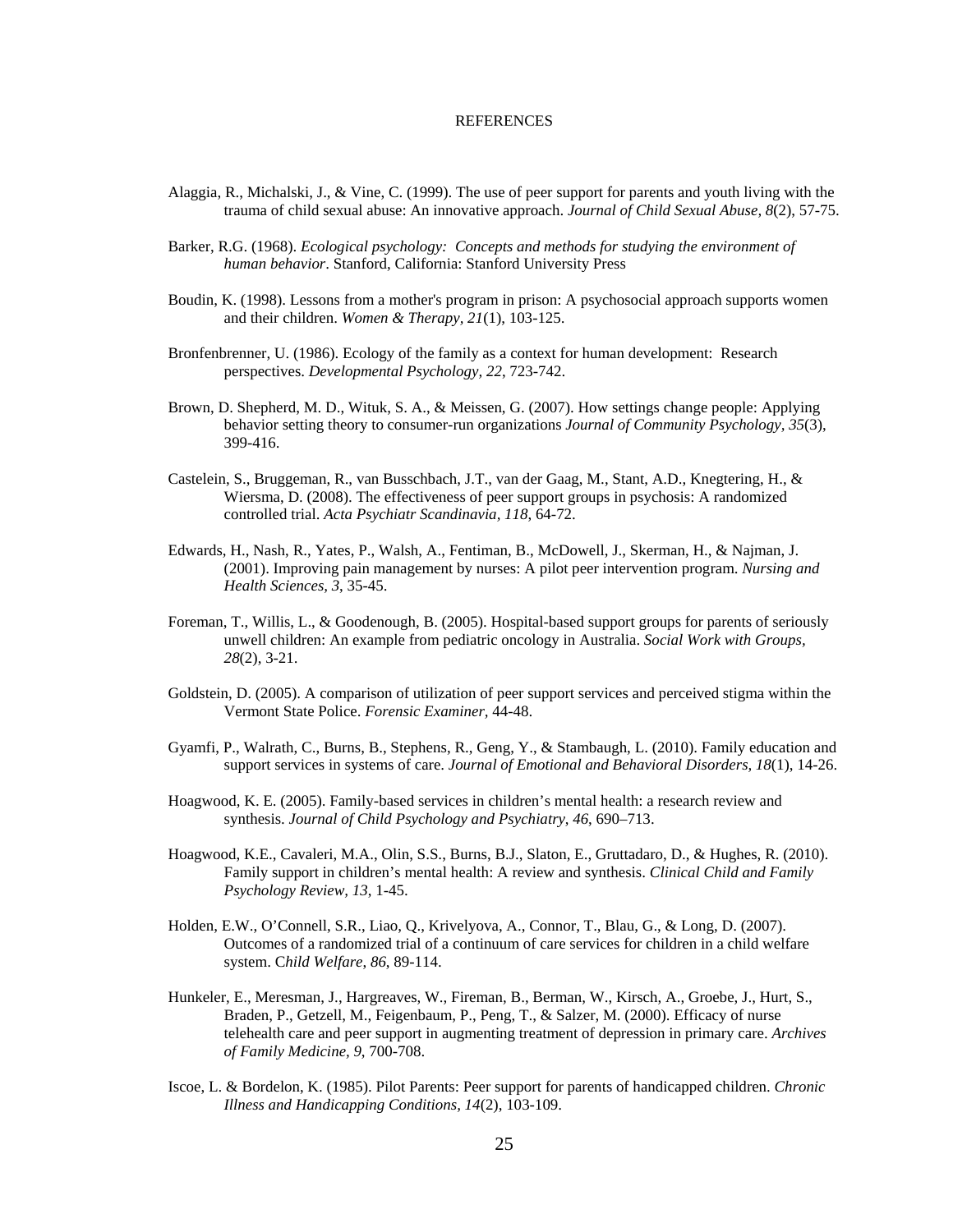- Ireys, H., Chernoff, R., DeVet, K., & Kim, Y. (2001). Maternal outcomes of a randomized controlled trial of a community-based support program for families of children with chronic illness. *Archives of Pediatrics and Adolescent Medicine, 155,* 771-777.
- Ireys, H., Sills, E., Kolodner, K., & Walsh, B. (1996). A social support intervention for parents of children with Juvenile Rheumatoid Arthritis: Results of a randomized trial. *Journal of Pediatric Psychology, 21,* 633-641.
- Koroloff, N., Elliot, D., Koren, P., & Friesen, B. (1996). Linking low-income families to children's mental health services. Journal of Emotional and Behavioral Disorders, 4(1), 2-11.
- Kutash, K., Duchnowski, A. J., Green, A. L., & Green, J. M. (2011). Supporting parents who have youth with emotional disturbances through a parent-to-parent support program: A proof of concept study using random assignment. *Administration and Public Policy in Mental Health, 38*, 412-427.
- Manalo, V.(2008). Understanding practice principles and service delivery: The implementation of a community-based family support program. *Children and Youth Services Review, 30*(8), 928-941.
- Marino, P., Simoni, J., & Silverstein, L. (2007). Peer support to promote medication adherence among people living with HIV/AIDS: The benefits to peers. *Social Work in Health Care, 45*(1), 67-80.
- Meehan, T., Bergren, H., Coveney, C., & Thorney, R. (2002). Development and evaluation of a training program in peer support for former consumers. *International Journal of Mental Health Nursing, 11*(1), 34-39.
- Moos, R.H. & Lemke, S. (1983). Assessing and improving ecological settings. In E. Seidman (Ed.) *Handbook of Social Intervention.* Beverly Hills: Sage (143-162).
- Moran, P., Jacobs, C., Bunn, A., & Bifulco, A. (2007). Multi-agency working: Implications for an earlyintervention social work team. *Child & Family Social Work, 12*(2), 143-151.
- Munson, M., Hussey, D., Stormann, C., & King, T. (2009). Voices of parent advocates within the systems of care model of service delivery. *Children and Youth Services Review, 31*, 879-884.
- Nicholas, D. & Keilty, K. (2007). An evaluation of dyadic peer support for caregiving parents of children with chronic lung disease requiring technology assistance. *Social Work in Health Care, 44*(3), 245-259.
- Pillemer, K. and Suitor, J. (2002). Peer support for Alzheimer's caregivers: Is it enough to make a difference? *Research on Aging, 24*(2), 171-192.
- Preyde, M. (2007). Mothers of very preterm infants. *Social Work in Health Care, 44*(4), 65-83.
- Pullmann, M. D., VanHooser, S. E., Hoffmann, C., & Heflinger, C. A. (2010). Barriers to and supports of family participation in a rural system of care for children with serious emotional problems. *Community Mental Health Journal, 46*(3), 211–220.
- Robbins, V., Johnston, J., Barnett, H., Hobstetter, W., Kutash, K., Duchnowski, A. J., & Annis, S. (2008). *Parent to parent: A synthesis of the emerging literature*. Tampa, FL: University of South Florida, The Louis de la Parte Florida Mental Health Institute, Department of Child & Family Studies.
- Roman, L. A., Lindsay, J. K., Boger, R. P., DeWys, M., Beaumont, E. J., Jones, A. S., & Haas, B. (1995). Parent-to-parents support initiated in the neonatal intensive care unit. *Research in Nursing & Health, 18*, 385-394.